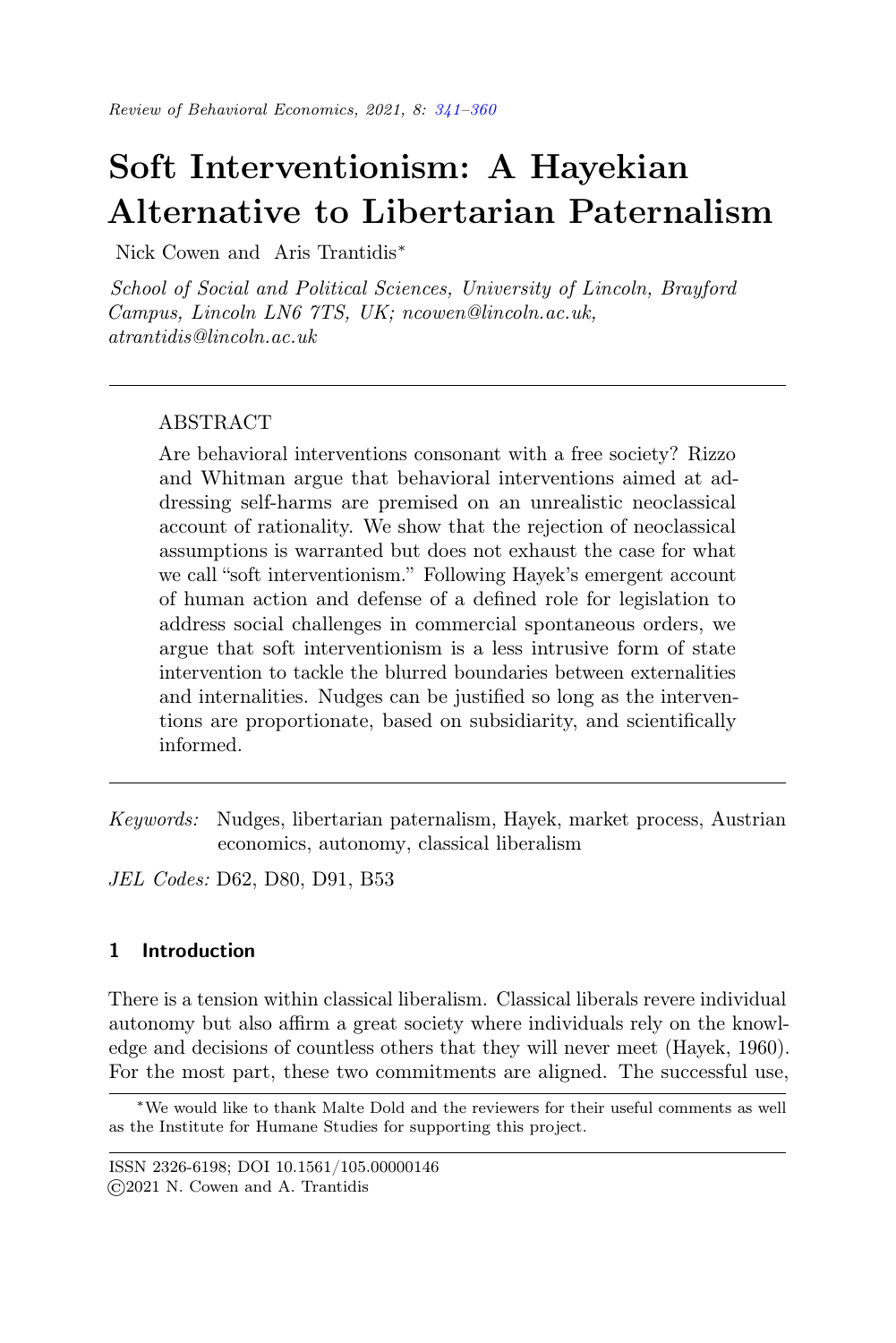and resulting dissemination, of specific knowledge in the marketplace, leads to the realization of profit for those whose specific knowledge and contributions turn out to be valuable for meeting the needs of others (Hayek, 1945, 2014). Nevertheless, this paradigm of social cooperation through free choice appears to break down occasionally in the form of poor outcomes for individuals produced by chronically bad decision-making. Examples of these are particularly salient when it comes to behavior with bad long-term outcomes for personal health and finance. This mismatch or miscalculation whereby an individual choice fails to take into account all the expected long-term outcomes associated with it is a negative internality (Allcott and Sunstein, 2015). A classic example is the mismatch between a smoker's express intention to quit for the sake of their long-term health and their momentary decisions to continue smoking thus reinforcing their habit (Cherukupalli, 2010).

The most prominent solution, and increasingly influential in public policy, is offered by "libertarian paternalism," which attempts to preserve ultimate freedom of choice while nevertheless encouraging better decisions (Thaler and Sunstein, 2009; Halpern, 2016). The premise of libertarian paternalism is that it is possible to manipulate predictably some consequential choices through non-coercive "nudges" to increase the individual's welfare. A nudge is an indirect way of encouraging or reinforcing a putatively beneficial behavior that does not, at least at the moment it is applied, attempt to influence the agent consciously. In this sense, it contrasts with explicit rules backed by sanctions as well as attempts at education or provision of information that try to influence the agent's conscious decision processes. For proponents, the fact that minor variations in logically irrelevant elements of a choice situation can influence decisions unconsciously is strong evidence of a failure of individuals to engage in rational choice (Kahneman and Tversky, 1979, 1984; Kahneman, 2011). If people's supposed preferences revealed through their choices are logically incoherent and cannot produce an efficient path to achieving a reasonable plan, they could be trivially improved through greater alignment with a plan set by policymakers that is, arguably, in people's real interests (Sunstein, 2021).

Rizzo and Whitman (2019) challenge this paradigm on several dimensions. Their core argument is that the new paternalists judge individual decision-making against an unrealistic baseline of formal rationality drawn from neoclassical economic theory. While this account of rationality has some useful predictive properties in specific contexts, it has never represented a good description of actual human choice, nor does it offer an appropriate normative aim for humans to pursue. From this perspective, Rizzo and Whitman highlight the fragility and imprecision of empirical findings used to justify libertarian paternalism. They point out how reliant the case for policy interventions is on the ability of policymakers to fine-tune their response to biases that vary from individual to individual. Moreover, they argue that libertarian paternalists can seldom identify the "real" settled preferences of the people whose welfare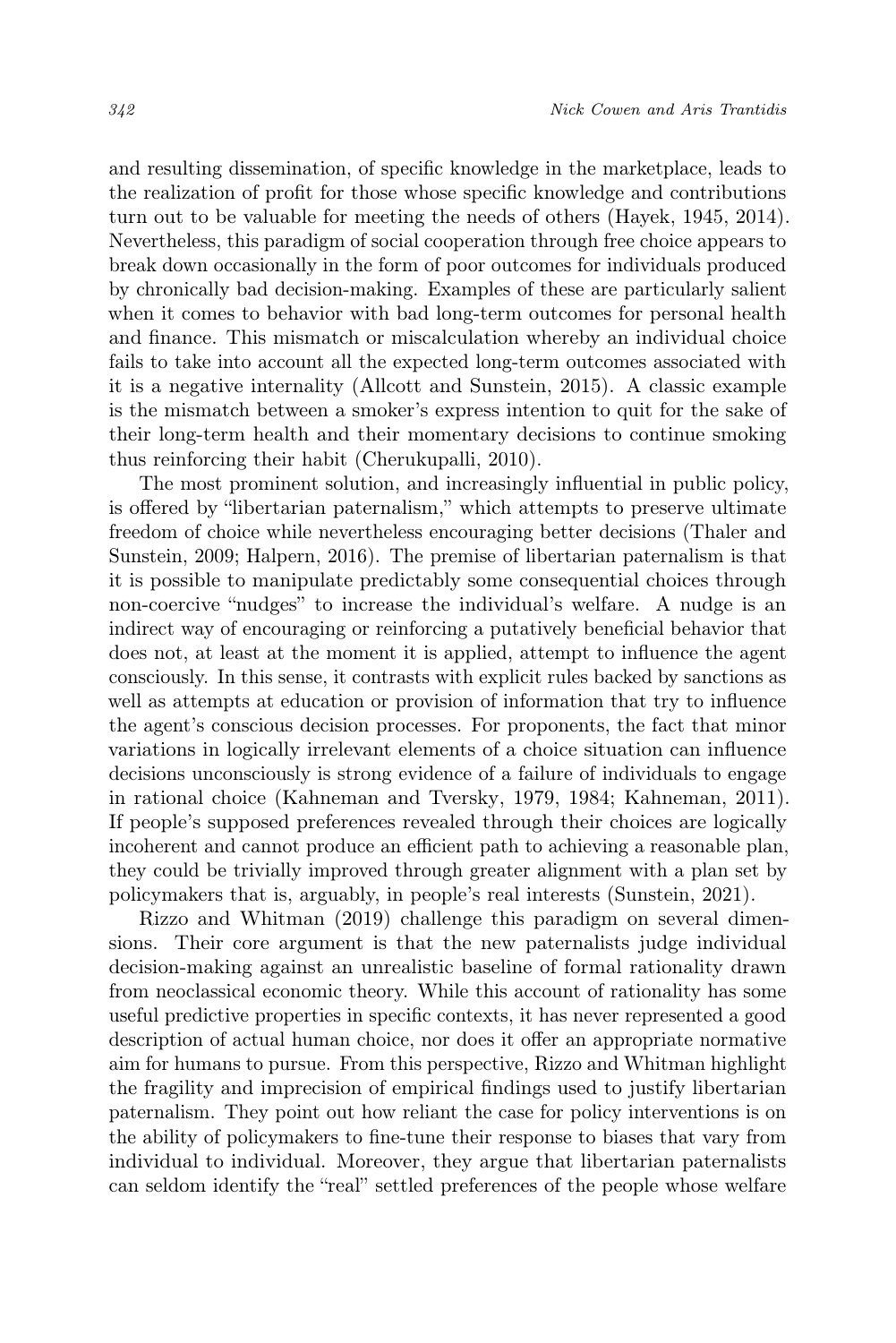they aim to improve; that is the preferences that would theoretically take full account of long-term personal benefits and costs of each decision as the individual herself assesses them. So, like their old paternalist forbears, libertarian paternalists are pushing their own preferences on the population even if it is through the use of more subtle strategies. Moreover, closer inspection in people's approaches to choices reveals that intuitive reliance on apparently irrelevant contextual cues can be perfectly rational and efficient (Rizzo, 2019). For example, an individual may adopt diet rules that only apply in some (logically irrelevant) contexts, yet it may still be effective at improving their health (Rizzo and Whitman, 2019, p. 249). Moreover, due to the more remote, sometimes perverse, feedback that people receive as policymakers, the biases within bureaucratic and democratic processes could be worse than the alleged benefits of paternalist policies (Rizzo and Whitman, 2019, 330; cf. John, 2018). Rizzo and Whitman (2019, p. 325) describe the excessive regulation of relatively safe e-cigarettes, driven partly by tobacco companies and suppliers of other smoking cessation products as one result of such biases.

Significantly, Rizzo and Whitman argue that introducing paternalist policies has its own institutional momentum; they are subject to slippery slopes. As a result, behavioral interventions that appear benign or useful can alter the social and policy environment such that more forceful interventions then become easier to justify. This includes interventions that would have been rejected by the original proponents of a nudge. Their solution is consistent adherence to classical liberal limits on state action. They are optimistic that voluntary means are capable of discovering and disseminating the relevant information that people need to make personal lifestyle decisions, combined with the information embedded in emergent customs in a free society (Rizzo and Whitman, 2019, p. 237). Indeed, free choices must be permitted so that individuals are capable of discovering their own preferences (cf. Delmotte and Dold, 2021).

We defend some behavioral interventions aimed at addressing self-harms, particularly in contexts where internalities and externalities are empirically entwined. We make our case without recourse to neoclassical premises but with more realistic foundations inspired by Hayek's theory of mind. It is a mark of civilization that each individual can meet many complex needs without dedicating much personal thought to them (Hayek, 1960). What Hayek calls the marvel of the market is that it allows people to coordinate based on summary information supplied through the competitive pricing of goods and services, combined with consumer experience and the spontaneous sharing of information that stem from societal interactions without a central coordinating source. However, sometimes the decision practices that people adopt spontaneously based on these uncoordinated processes may be seen as insufficient, particularly in a rapidly changing technological and institutional environment.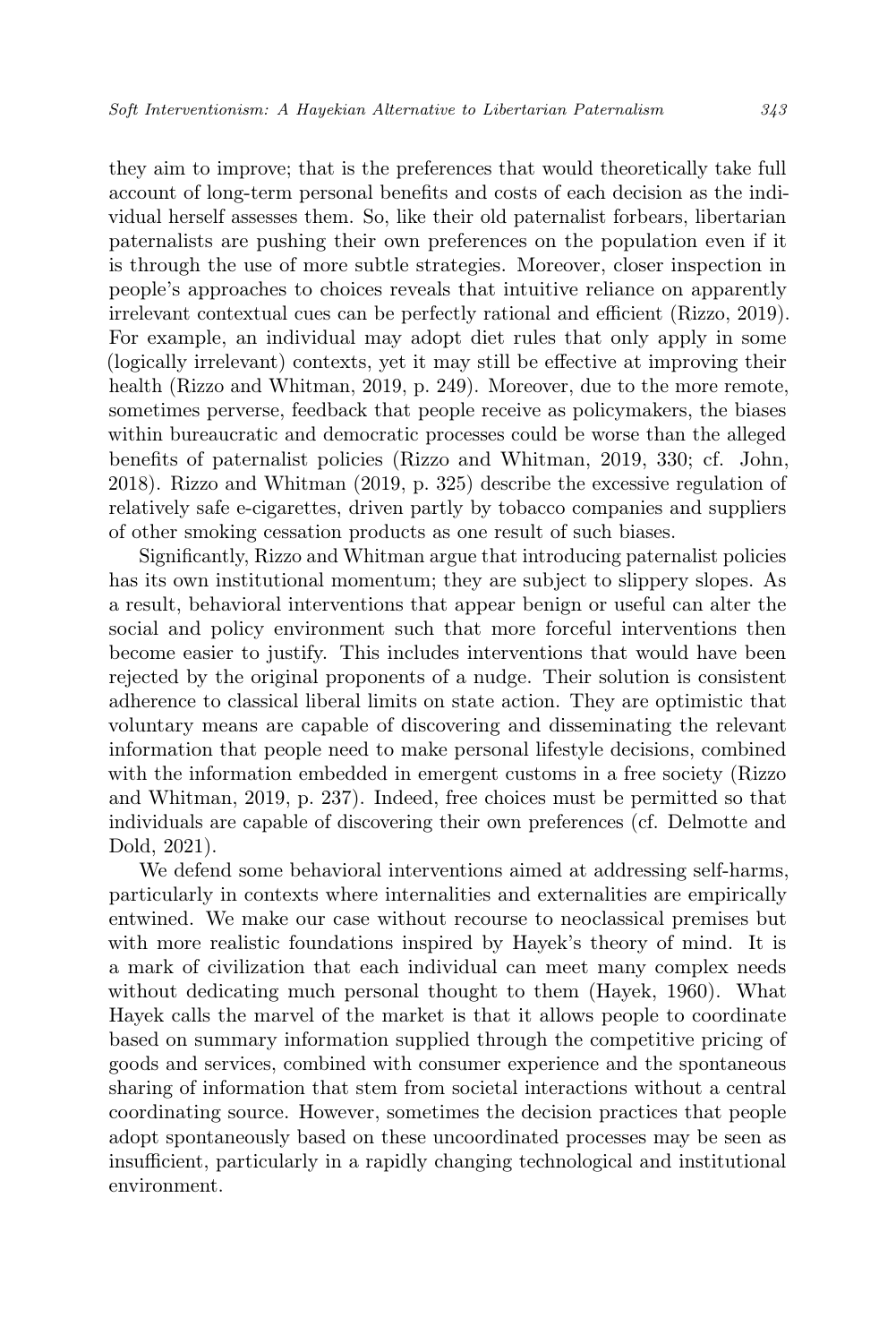This challenges Rizzo and Whitman's skepticism of such interventions. Our argument is structured as follows. First, we offer a Hayekian account of rationality and contrast it with the neoclassical account, showing that Hayek's ecological account can acknowledge cases where our ordinary decision-making is likely to depart from choices that represent our self-interest properly understood and could be improved from some guidance from public institutions. Second, we introduce our proposed framework for assessing policy. We label our approach "soft interventionism." We use "soft" to denote our valuing of non-coercive behavioral changes, which classically include nudges and default options as part of choice architecture but could also include sin taxes that fall short of outright or de facto prohibitions backed by penalties. We use "interventionism" in place of "paternalism" because our approach avoids authorizing unilateral influence and manipulation in favor of a transparent and reasoned approach that emphasizes the procedural constraints of proportionality, subsidiarity, and contestability in scientific debate, as well as the substantive aim of enhancing individual liberty, as the basis for regulatory interventions. This relieves the tension between the classical liberal commitment to individual liberty and admiration of the complex social order that relies on an ever-increasing division of knowledge which means people's autonomy is inevitably mediated by the decisions of countless others. Third, we illustrate the power and ubiquity of soft interventions in road traffic management where the concepts of internality and externality are inseparably integrated into public concerns over health and safety. Finally, we use the example of soft interventions to reduce accidental overdose and suicide as a paradigm example of proportional interventions that are compatible with liberal commitments.

## 2 Rationality: True and False

Hayek (1937, 1945) is famous for his epistemic justification for market institutions premised on considering cooperation among strangers as an example of a spontaneous order (Boettke, 2002, 2018). This is where individuals seeking their own ends within a framework of rules end up producing complex forms of coordination across time and space that no single agent could possibly conceive by themselves. By contrast, no planned economy, or government-controlled society, could ever achieve the same degree of coordination as a free society based on the rule of law whatever the intentions of those officially in control of government institutions (Hayek, 2007). This is because a central planner would lack access to the knowledge about all social resources and their potential uses that individuals acting within a market process know collectively albeit in a dispersed form.

A distinctive feature of Hayek's (1937, 1945) account is the idea that a spontaneous order of mutually beneficial interactions emerges through interactions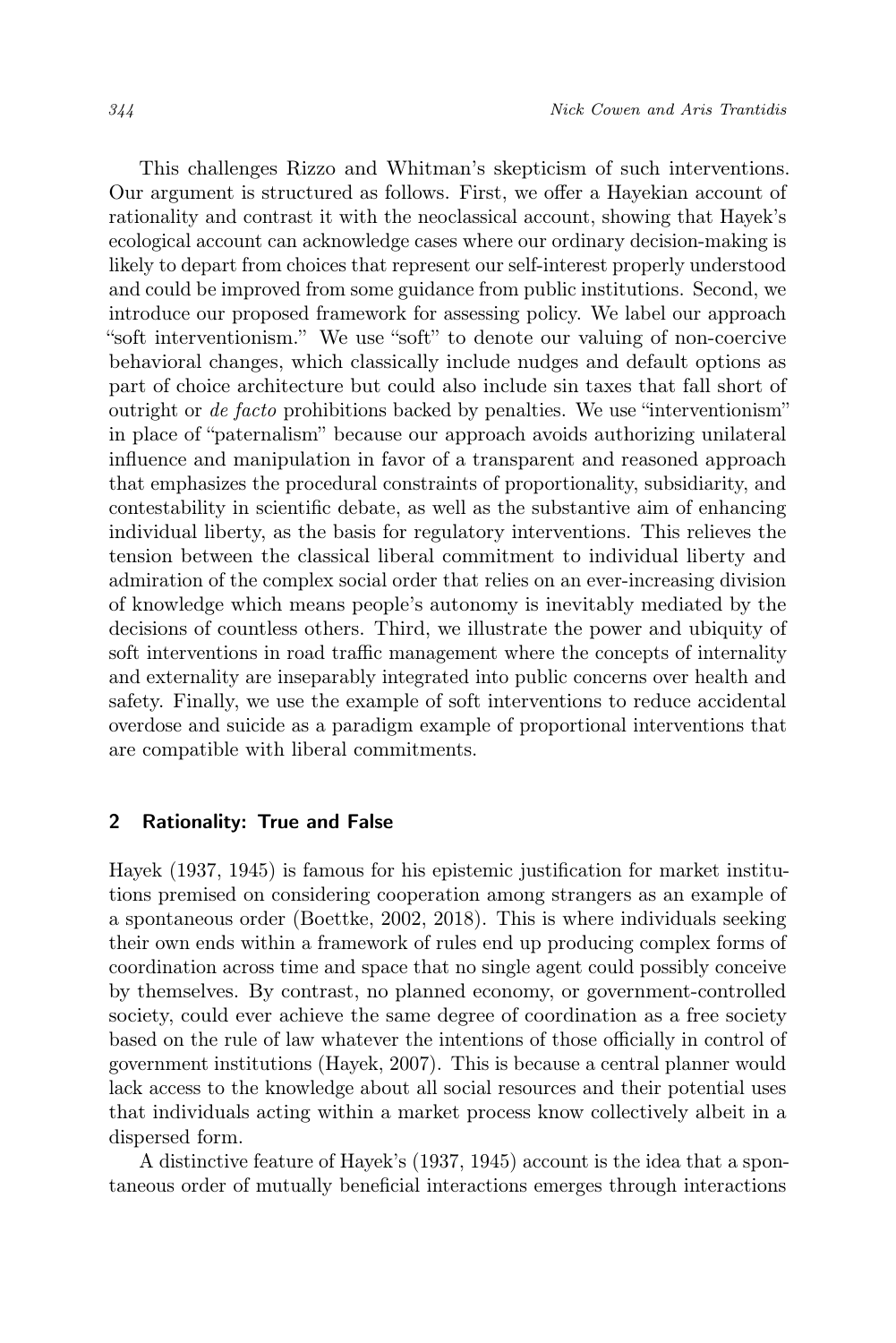and processes of trial and error. It contrasts with neoclassical premises that people act independently with consistent preferences and perfect information (Weintraub, 1993). This downplays the existence of formative social interactions that shape the preferences and behavior of individual actors over time. Hayek's account of emergent knowledge and social coordination among individuals has important parallels with his account of individual cognition (Caldwell, 2004; Cowen, 2020). Hayek problematizes not only the notion of society as a unitary agent capable of pursuing a general will but also the notion that individual human beings themselves possess a core "agent" that can observe the external world at given moments, process relevant knowledge, and thus decide an appropriate course of action (Dold and Lewis, 2021). What is more, anticipating advances in neuroscience (Fuster, 2011), Hayek (1952) argues that our everyday perception and cognition is the result of pattern recognition, honed through receiving positive and negative feedback from successful and failed predictions of observable reality. Hayek (1981) employs a useful distinction between concrete orders, the irreducibly complex objects and events that stimulate our raw sensory experience, and abstract orders, the categories of thought (or models) that we develop to make sense of what we perceive. The vast majority of this cognitive work is unconscious. The separating of a holistic sensory experience into discrete events in time and objects of perception is not naturally given but rather the result of learning how to categorize patterns of sensory spatial and temporal arrangements. We are only ever consciously aware of a small portion of this activity in our minds, yet it is the basis for our reasoning involving our individually distinct and limited capacity for rational thought. As is the case for the extended order of society, our degree of rational consciousness is an emergent outcome of piecemeal adaptation to the phenomena we encounter. The reason for this is that even apparently primitive sense-data, objects and their characteristics that we apprehend through our senses, are only rendered meaningful to us through abstract categories, themselves the product of learning to navigate our physical and social world, as well as acculturation through shared language. We rely more on a continuous experience of trial and error rather than formal cognition and analysis.

This learning process extends to social interactions that create systems of customary law and norms of social behavior (Hayek, 1982a, 3:158). Hayek understands that evolutionary developed laws form part of the shared understandings that act upon people's behavioral choices. Social and economic actors are therefore constrained or at least guided by emergent properties of a higher level which their own interactions and the prior actions of others generate. From this perspective, Hayek challenges the behaviorist view that we can scientifically predict people's reactions in response to simple external stimuli and his approach stresses the social context from which information useful for our choices emerge, and the heuristic guidance that people rely on when making everyday decisions. Heuristics are essentially rules of thumb that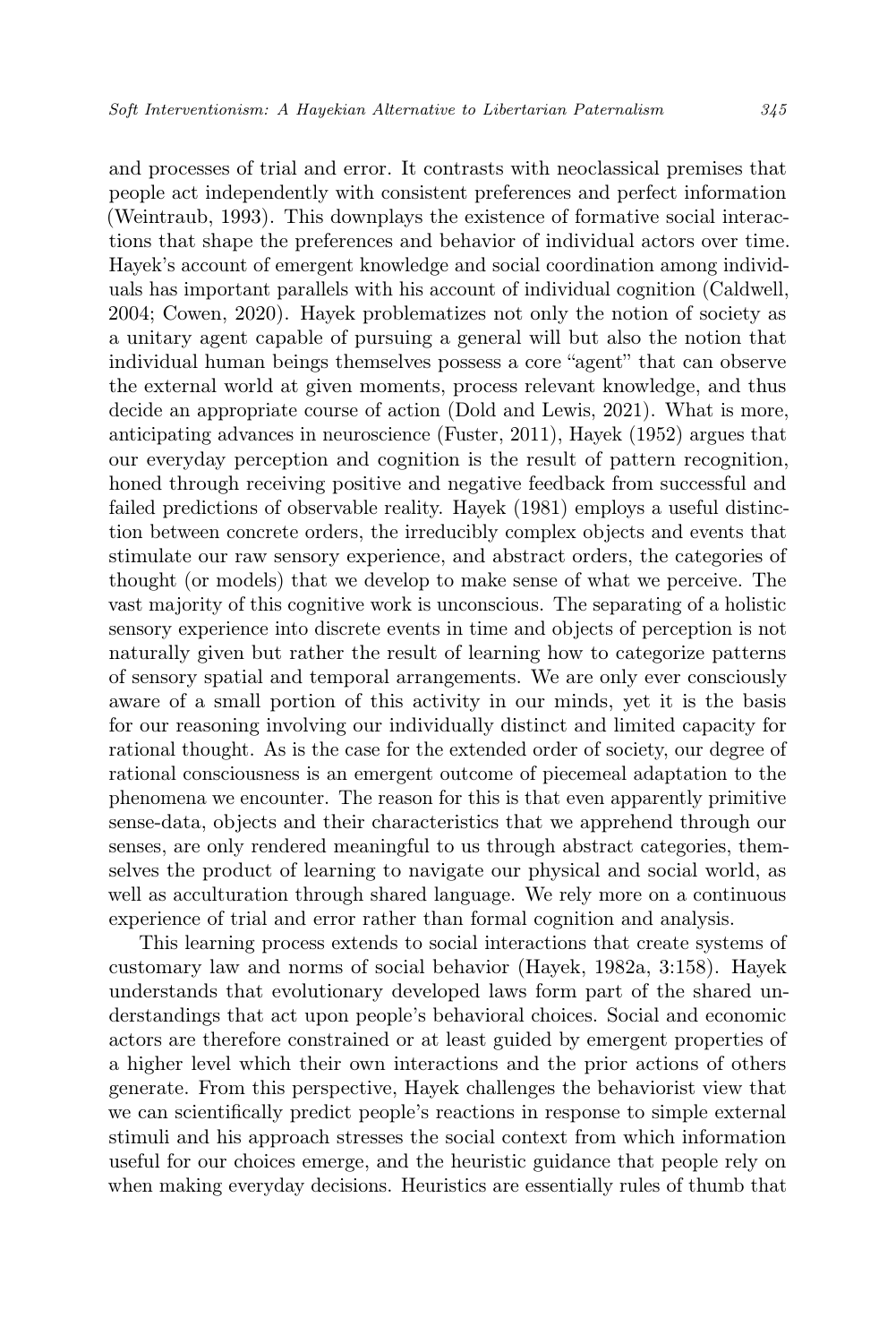allow people to make good enough decisions based on the information they find salient (Gigerenzer, 2008).

If this position is accepted (and there is at least a plausible contemporary scientific basis for this description), it has important consequences for how we evaluate internalities and whether regulation can plausibly improve individual choice. For example, Kahneman (2011) distinguishes between two thinking styles: System 1 and System 2. System 1 is fast, automatic and reliant on heuristics to make decisions. System 2 is slower, relying on gathering relevant information and calculating expected outcomes over a longer time period. Although both systems can suffer from biases, System 1 is supposed to be particularly susceptible to predictable errors, such as present bias or different decision outcomes in the presence of irrelevant alternatives or information. Demonstrated by laboratory experiments, this is supposed to be the mechanism through which internalities in the real-world are produced. Following the Hayekian account, we believe System 2 thinking cannot be so separated from System 1. The world is too complex for any human being to have a truly synoptic grasp of every aspect of the environment, no matter how careful and alert they are. Rather, we are paying attention to a different set of patterns and apply different heuristics and rules of decision-making. Our thinking still involves reliance on simplified models of reality to predict future outcomes. This way of thinking offers no warrant that it will produce optimal outcomes. The patterns we rely on might still allow us to be deceived or be subject to manipulation, including by the very biases that supposedly mainly effect System 1.

Moreover, from this perspective, it is a mistake to judge System 1 based on laboratory experiments (Rizzo and Whitman, 2019, p. 34). A system premised on rapid pattern recognition for acting within a familiar environment will produce sub-optimal decisions when placed in a novel environment, especially one which is being deliberately controlled and manipulated (Buturovic and Tasic, 2015; cf. Rizzo and Whitman, 2019, p. 188). But real-word decisionmaking generally offers many opportunities to learn. Hence, when opportunities to learn through feedback have been available, these biases are often reduced or eliminated through the evolutionary development of both norms and commonly held heuristics and guidance. Moreover, from a more dynamic perspective, thinking that can appear biased in a static snapshot of an experiment, can constitute a fallible choice but will trigger a learning process and could lead to new useful heuristics and best practices (Rizzo and Whitman, 2019, p. 29).

What does this mixed and dynamic perspective on thinking and reasoning suggest for establishing cases where some degree of regulation might be appropriate? Rather than assuming a persistent set of biases in human thinking that can be predictably corrected, this perspective suggests we should generally enable actors to figure out through experimentation, feedback, and imitation, what choices best suit their interests. This process is effectuated through their social interactions, including market transactions driven by exchange of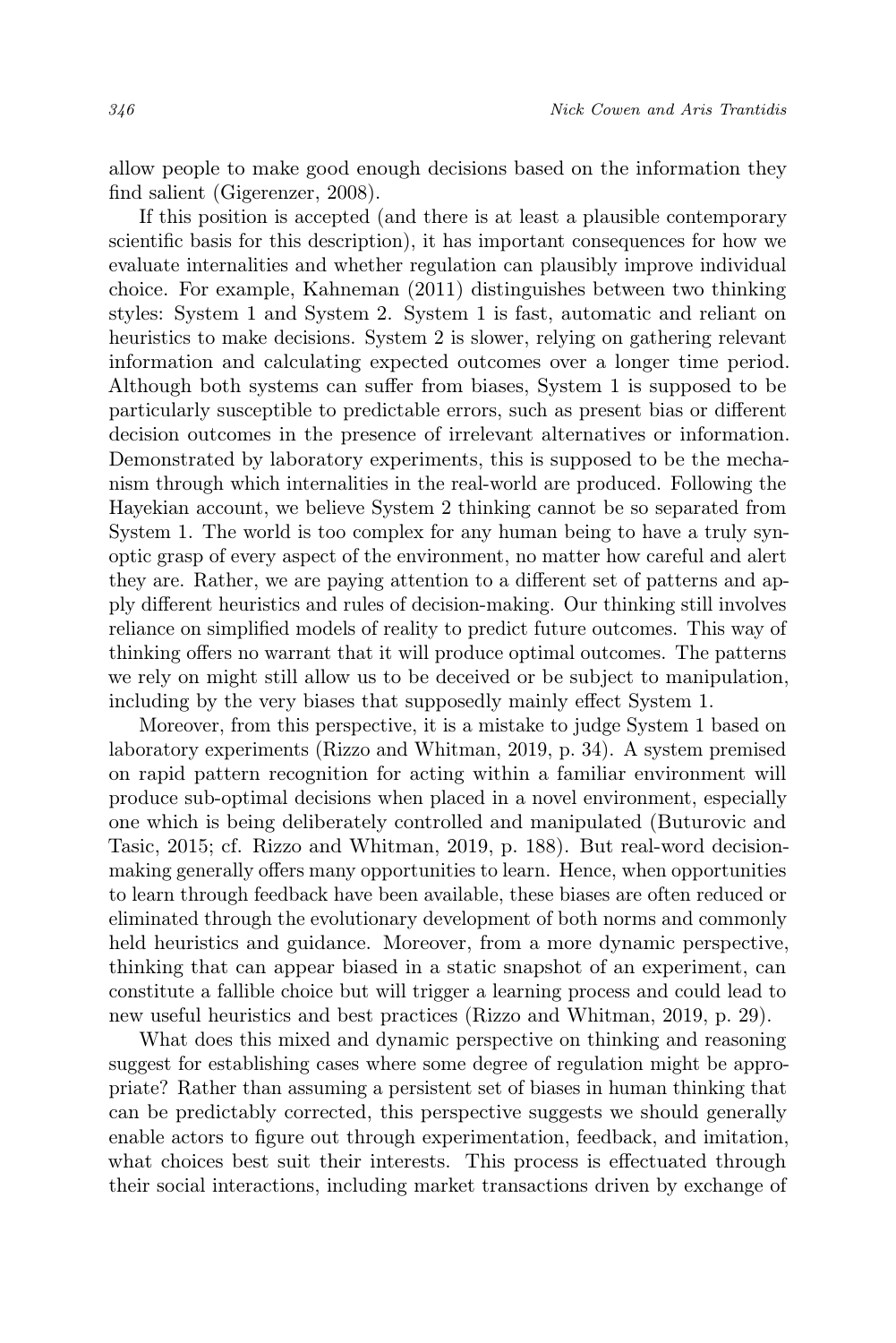goods and services, and of relevant information about them. In some contexts, the sharing of knowledge is more likely to happen at a collective rather than individual level and policymakers should turn their attention to specific choice environments that remain resistant to the spontaneous learning of individuals despite their own ongoing interactions (cf. Rizzo and Dold, 2020).

There is some overlap between these problematic choice environments and the problem areas that paternalists are apt to highlight and assert their case for government intervention. For example, many new paternalists are concerned about the long-term consequences of unhealthy diets and lack of exercise for illness and obesity. Looking at this case from a Hayekian perspective, we can acknowledge that post-industrial society has placed many of us in a novel choice environment where calorific food is widely and virtually instantly available while requirements to exert energy are much reduced. Sometimes our biological constitutions, honed through evolution to build up bodily fat reserves in times of plenty, may not produce the kind of spontaneous negative feedback that would encourage us to control our weight in an environment where food scarcity is unlikely to be a source of poor health (Bellisari, 2008). Nevertheless, acknowledging obesity as a legitimate concern does not immediately prompt regulatory intervention. Once the problem of poor diet is recognized, both market and private associational solutions emerge to refine the choice environment, making it easier for people to be informed about healthy diets and adopt healthier lifestyles should they wish. Even when it appears that the state has a potentially positive role to play in improving individual decisions, the ineliminable nature of state coercion means that it must be adopted with care. We set out how to introduce soft interventions carefully in a way consonant with Hayek's broader theory of human learning and the generation of information. In the next section, we show how such interventions can fit with the principles of liberal constitutional government.

## 3 Constraints on Intervention

Congruent with his spontaneous order thesis, Hayek (1973) argued that many useful social rules emerged through individual interactions but acknowledged legislation as sometimes necessary to address flawed laws developed by customs that produced iniquitous outcomes (cf. Scheall, 2020; Schliesser, 2021). Hayek only insisted that legislators align their lawmaking with the "natural" form of emergent law. Hayek distinguishes between law understood as the emergent outcomes of historical attempts at cooperation, and legislation that involves the deliberate intervention of lawmakers. Legislation is mostly confined to making laws governing the administration of public services, leaving the rest of civil society to manage disputes using general rules discovered and interpreted by judges. Hayek establishes some principles for what those interventions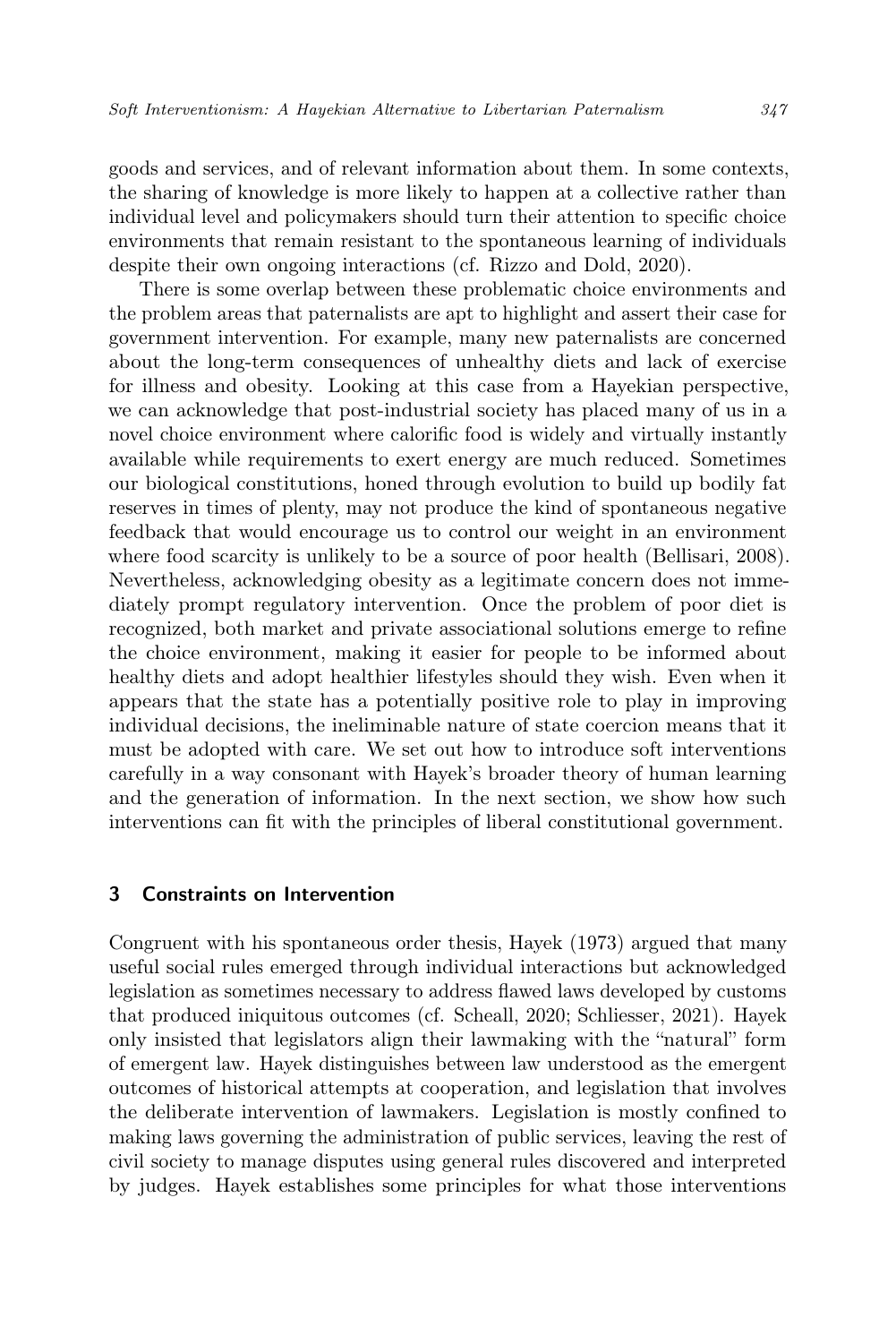should look like. They should always aim to facilitate autonomous social cooperation and a competitive market rather than to displace it (Hayek, 1982b, 2:24). In The Road to Serfdom, Hayek (2007, p. 90) referred to this aim as planning in order to facilitate competition. Formally, legal reforms should take the form of general rules, applicable to all, and not the imposition of arbitrary authority to manage disputes. While the liberal state can alter the content of rules (nomos) of a regime (Hayek, 1973, 1:71), they cannot alter their generality, so they become commands (thesis) (Hayek, 1973, 1:127).

In other work, we argue that competitive democratic processes and a pluralist civil society play a distinctive role in protecting individual liberty, which was not consistently recognized by Hayek himself (Trantidis and Cowen, 2020). Competitive democracy is required to prevent citizens from being subject to explicit political coercion (Acemoglu and Robinson, 2019), which may take the form of the manipulation of an individual's situation through targeted sanctions and rewards to ensure they support a political party (Trantidis, 2015). This applies to nudge interventions since their implementation can be used to punish or privilege private actors (e.g., by directing consumers towards the consumer products of politically favored firms).

How should a particular concern with maintaining a framework where autonomous private activities are protected be interpreted in light of proposed behavioral interventions? We suggest three principles that sum up what we consider core commitments of liberal constitutionalism (Popper, 1945; Buchanan, 2001; Buchanan and Congleton, 2003, pp. 187–195; Pennington, 2008; Aligică et al., 2019; Cowen, 2021, p. 130). Interventions should respect subsidiarity (Buchanan, 2001; Buchanan and Congleton, 2003; Pennington, 2008; Aligică et al., 2019), proportionality (Barnett, 2004), and be made and revised on a scientific basis (Popper, 1945; Schliesser, 2019). Policies aimed at addressing internalities must meet these principles to be justified in a classical liberal framework.

#### 3.1 Subsidiarity

Within liberal constitutionalism, subsidiarity is the general principle that the governance solution to social problems should be established and implemented at the lowest feasible scale complementary to learning and voluntary activity by other associations and jurisdictions. This is important both for prioritizing self-governance and facilitating personal and collective learning about personal harm. Harms against the person correspond to a core of rights which most classical liberals recognize as "natural" (although they may not believe them to have a naturalistic origin) but also extend to areas where the personal and public interact, such as infectious disease, increased risk of bankruptcy, levels of pollution, traffic congestion, climate change and other issues of human security.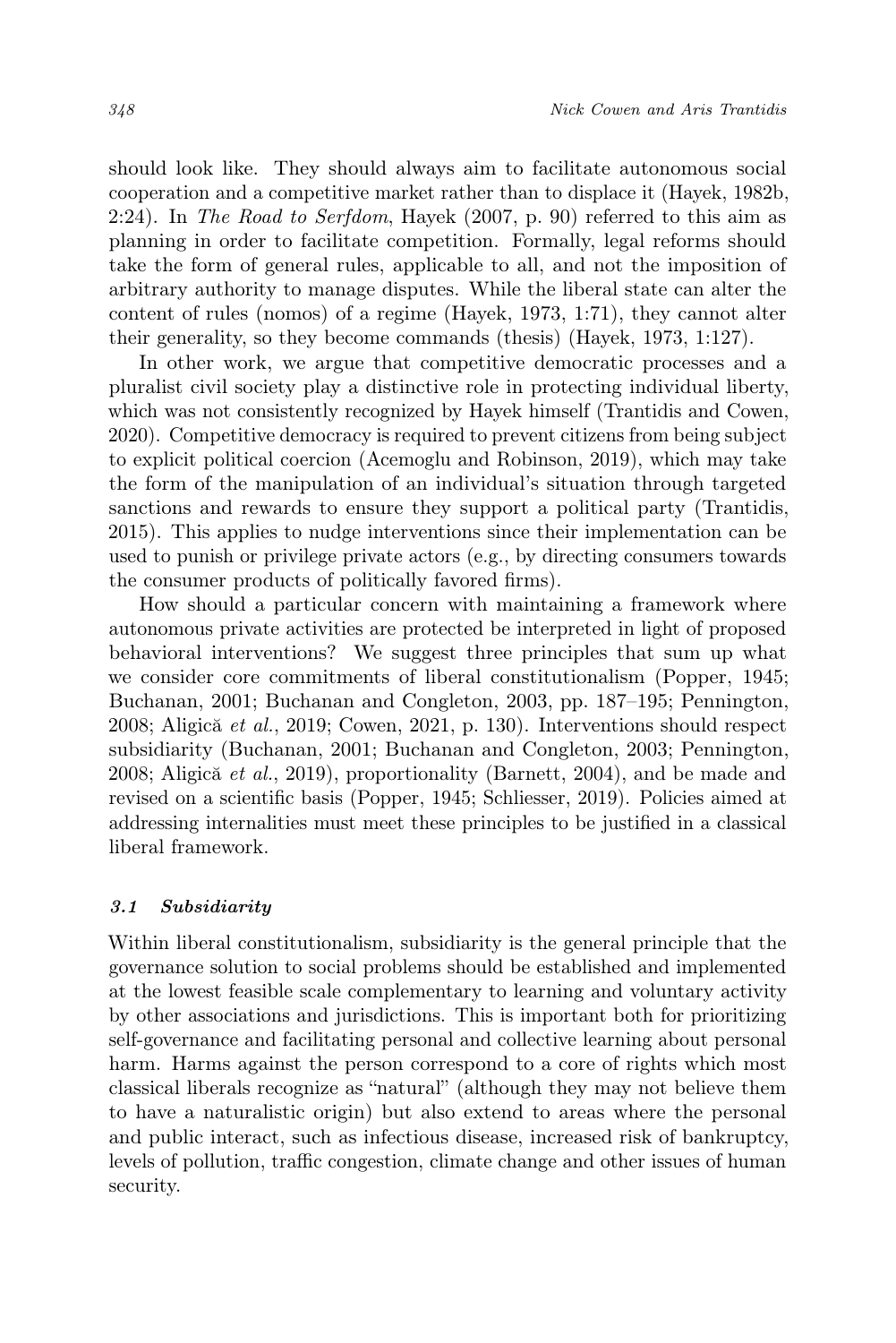Our notion of a classical liberal principle of subsidiarity for nudges first highlights the priority of private and voluntary solutions to informational problems. A subsidiarity test examines whether government actions are needed as complementary to what society already knows and disseminates as publicly available information about harmful behavior. To which extent is that information available, accessible and sufficient to inform adult consumers and users of goods and services about risks and potential harm from our own behavioral choices?

In the case of internalities, the costs are born by the individual, so we would presume a high degree of scope for individual learning and local solutions amidst adults with full capacity to consent. The reason why subsidiarity is a key check on state actions from a classical liberal perspective is that that the information and decisions costs associated with the internality are linked to free choice and personal responsibility. Often, information that is important for their choices is efficiently provided by private providers of goods and services. In case it is not, collective action, such as public warnings or default options, may be needed to upgrade the level of information and allow them to make a more informed, yet still free, choice. Nudges also attempt to manipulate the choice environment to influence momentary decision-making such as to smoke or to buy cigarettes in cases where actors might not be mindful of this information.

Moreover, the subsidiarity constraint must help prevent nudges from becoming a mechanism for a majority stigmatizing the stereotypical activities of a minority. For instance, nudges to discourage smoking will pass the test of subsidiarity if smokers, as individuals and as a community of interest, approve of attempts to highlight the harms relating to their habit, and the tobacco industry does not do so. This applies particularly when many smokers are trying to quit smoking and many of them would have discouraged their loved ones from starting to smoke. A nudge applied at the moment of decision to purchase cigarettes is not manipulative if they were introduced as part of a democratic discussion where smokers themselves were included and generally approved of it. Although not everyone individually impacted may agree with the intervention, they are, at least, forewarned that a nudge is apt to be applied.

By contrast, an intervention premised on discouraging smokers but supported only by non-smokers would, in our view, fail that test. For example, in the United Kingdom, a great many problematized lifestyle differences have a class dimension, with middle-class policymakers focusing attention on consumption and conduct in working-class households and communities (Lawler, 2005). Nutt (2009) pokes fun at some proponents of drug prohibition by conceptualizing horse-riding as "equasy," a fictional drug associated with much higher risks to personal safety than the real drug ecstasy. Horse-riding, a statistically dangerous hobby, attracts little concern from hard or soft paternalists because it is a leisure activity of the middle and upper classes who are presumed to be capable of rationally assessing the trade-off between pleasure and risk. Yet,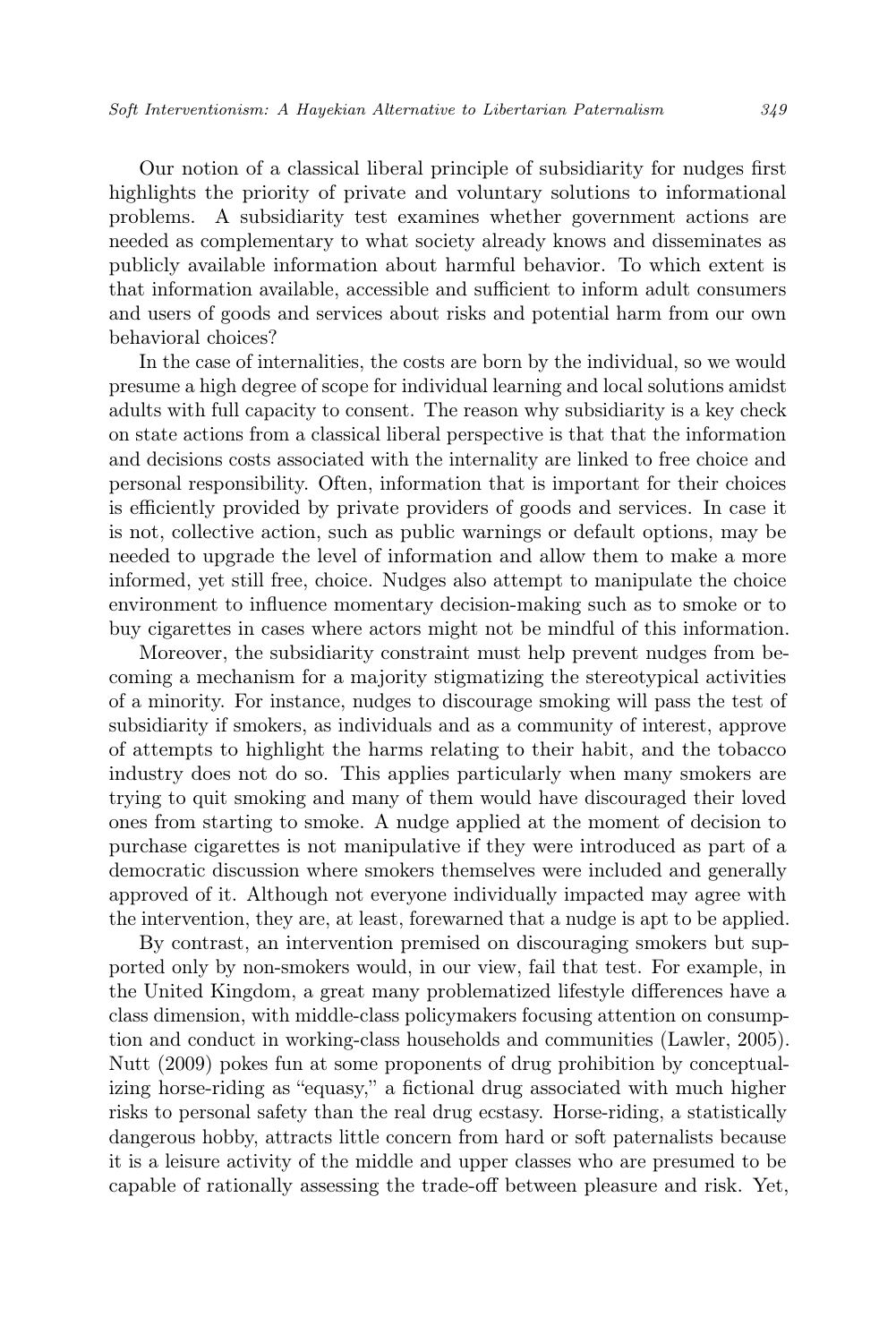novel leisure activities or those associated with the working classes or urban youth are presumed to be problematic (cf. Cohen, 2011). Subsidiarity requires that the relevant community affected by the intervention approves of its aims. The ideal of subsidiarity, which it can necessarily only approach in practice, is that the distinction between external manipulator and the agent subject to manipulation is broken down such that interventions constitute a form of collective self-governance rather than paternalism (Buchanan, 2000, p. 118).

#### 3.2 Proportionality

Proportionality is the principle that interventions should not exceed what is necessary to achieve a publicly approved goal. While subsidiarity scrutinizes the extent to which relevant individuals or a community approve of a policy goal, proportionality checks whether an intervention is the least invasive way to achieve an informational improvement when deemed necessary under subsidiarity. The test of proportionality assesses the intensity of the imposed state restrictions in the sphere of individual freedom, as restrictions or manipulations cannot be overwhelming and arbitrary but only necessary to accomplish an informational deficiency identified under the subsidiarity principle. In the classical liberal framework, defining a case for public intervention is limited by the subsidiarity principle while proportionality adds a dimension of scrutiny for the measures proposed to do so.

Proportionality in a classical liberal framework requires that authorities use only regulation that is appropriate for the publicly approved intended result with the least degree of intrusion on the freedom to act. Hence, not only should the state establish a declared public interest, but it should justify the degree of intervention. The notion that bad personal habits should be "eliminated" through manipulation and continuous ratcheting of interventions would generally not pass such a test of proportionality. Often, the proportionate level of intervention would involve actions by public authority to complement public knowledge rather than more invasive measures such as additional taxes on goods and services or strict regulations on their geographical provision. For instance, restricting the time when shops can sell alcohol or restricting sale to designated shops must be examined in terms of their proportionality to achieve their publicly approved aim against the inevitable limitations on liberty and leisure. To which extent do these restrictions affect moderate users of alcohol or users with lower income as opposed to helping others tackle their alcohol problem or preventing new cases of alcohol abuse?

Proportionality is justified by a Hayekian perspective that expresses concern with legislation that is designed to address internalities while imposing an excessive restriction on freedom of transaction. Insofar as they shift the benefits and burdens of knowledge between actors and associations within civil society, they should be aimed at facilitating improvement and learning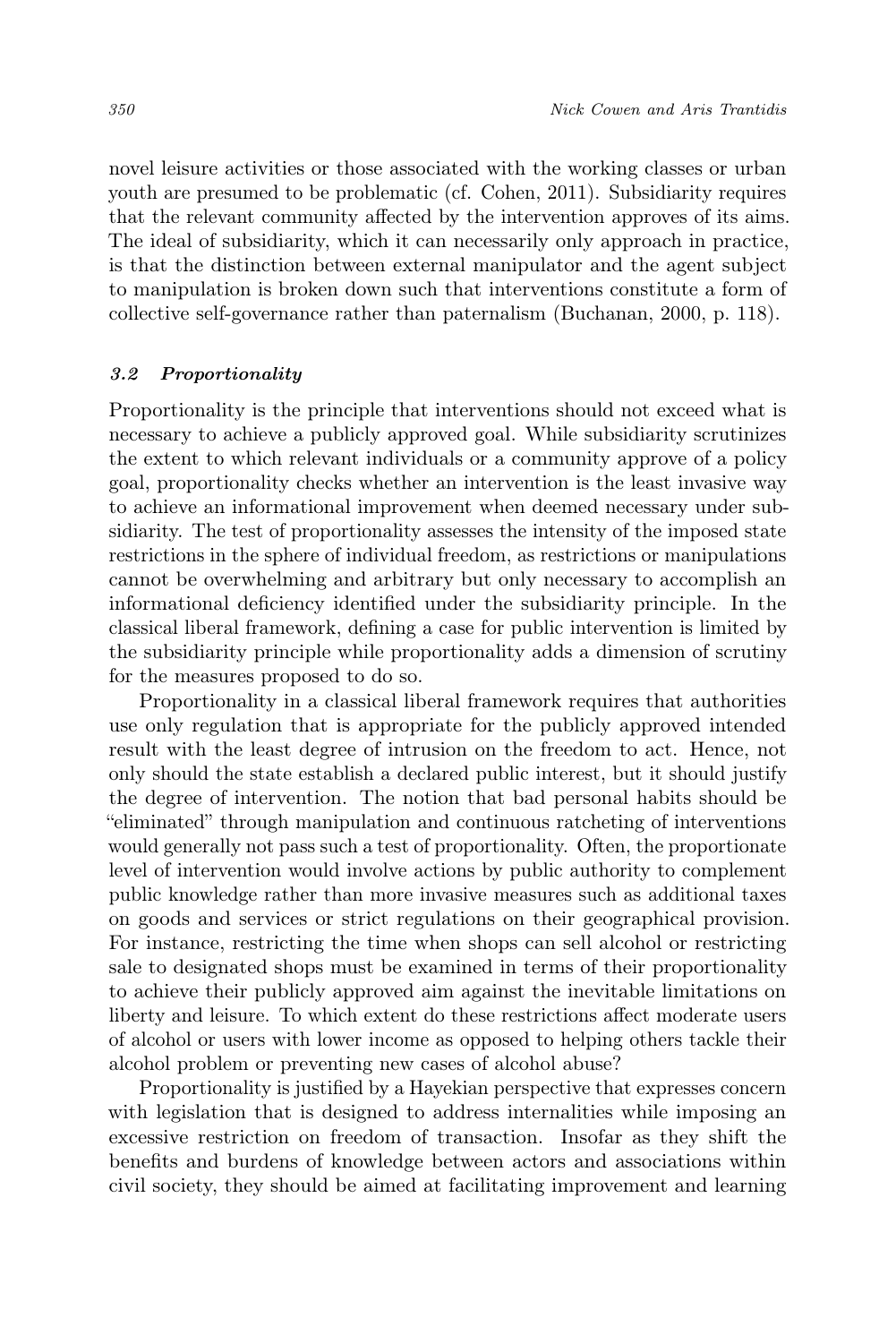through voluntary action. They should generally not be used just to improve social welfare from the policymaker's perspective, but primarily to make it easier for individuals to discover and pursue their own understanding of their welfare.

#### 3.3 Scientific Basis

Finally, we add the prerequisite that the test of subsidiarity and proportionality must be backed by scientific evidence about behaviors that, either individually or collectively, cause harm, and with evidence offering compelling and contestable indications that the type of intervention enacted is effective in informing agents about those facts without imposing significant costs on already informed consumers and users.

Why require a scientific basis? Despite its flaws, science has become by far the most reliable source of explanation and understanding compared to all other available alternatives such as religious authority, magic, superstition and intuition, due to the strictest methodological treatment and scrutiny by an epistemic community (Tullock, 1987; Polanyi, 2000). Hence, scientific conclusions, though subject to revision, will check the extent of the problem claimed by policymakers and the means they have chosen to address it. By referring to science, the rationale for policymaking is not depoliticized as such but, at least, refers to a methodologically distinct sphere of inquiry when assessing claims of harm.

Why should science have this moderating effect? In liberal democratic systems, no single political organization can control scientific research that occurs around the world by multiple centers, despite inevitable efforts to support specific teams and advantage particular research programs in their constituencies. In the end, as Rizzo and Whitman recognize, misconceptions and manipulations are exposed. The scientific community is international and pluralist enough to challenge poor-quality research. It applies stricter methodological criteria and, unlike public agencies, can expose scandalous use of poor evidence by vested interests. Science coupled with a pluralist political environment offers a check on the biases and rational excesses of political power. Our position is not that policymakers should be led by "the science" but rather that the normative aims of a policy must be tempered and constrained by scientific evidence.

This way, science can challenge unjustified bureaucratic decisions in cases that (Rizzo and Whitman, 2019, pp. 317–318) cite on alleged consumer irrationality concerning energy-efficient choices used to justify regulation. Indeed, it was scientific evidence that cast doubt on the definition of obesity thresholds by the WHO, the presumption that e-cigarettes function as a gateway to smoking and the original prescriptions of the food pyramid (Rizzo and Whitman, 2019, pp. 321–329). Evidence can thus tame the interventionist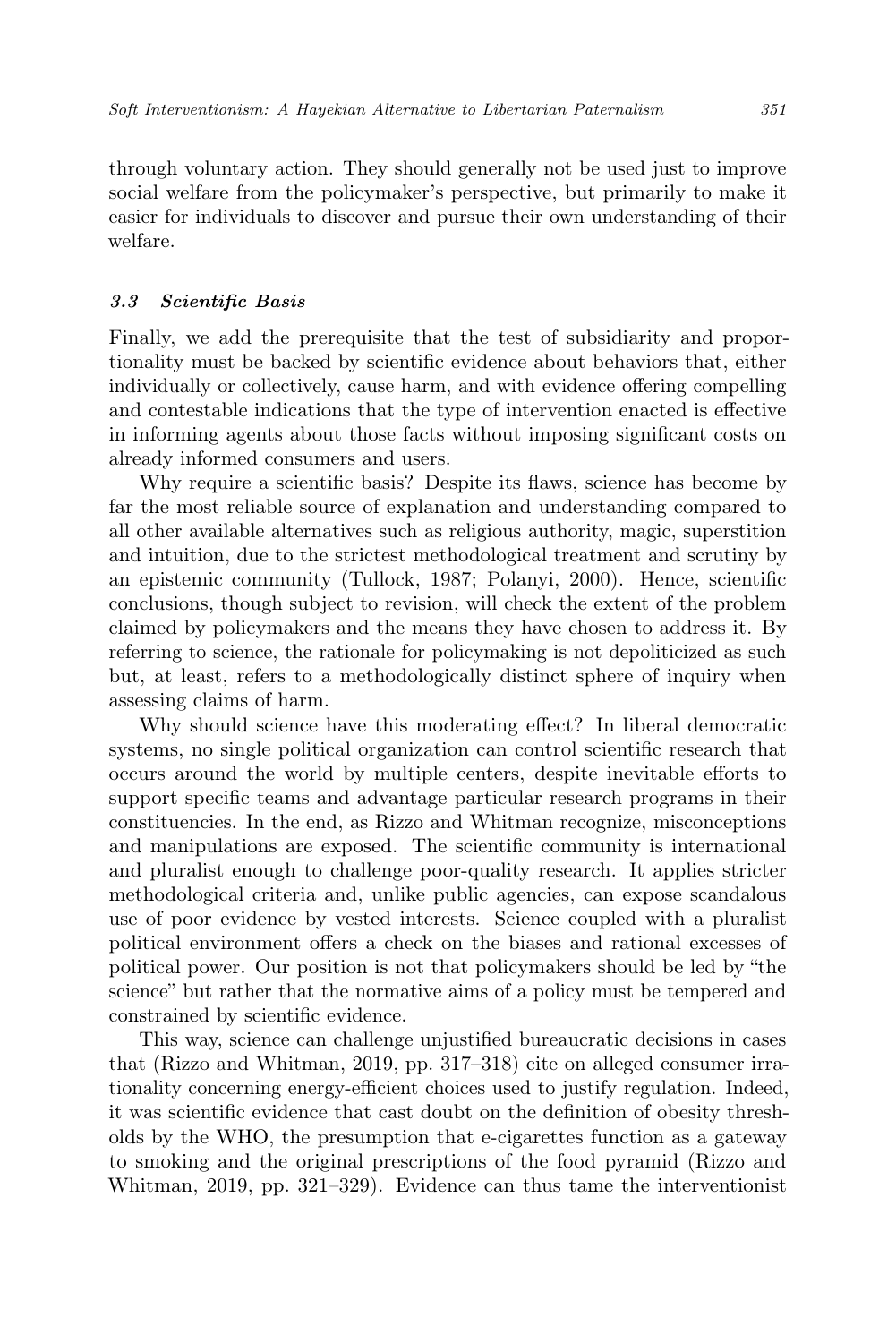bias which Rizzo and Whitman warn about. This was the case when the US Court of Appeals for the DC Circuit overturned the FDA's proposal for graphic warnings on cigarette packs because there was limited evidence for their effectiveness. At the same time, the inevitable consequence of a policy proposal is the stirring of reactions from vested interests, those who would lose and those who would win, meaning that these differences will not remain under the radar of politics, and neither will any scientific evidence that would support one view or another, including evidence of the downsides of intervention or its sheer redundancy.

To sum up, a nudge is appropriate, insofar as it is both the least restrictive measure necessary to achieve a declared policy result that elicits subsidiary action by the state for a scientifically identified problem, and the least burdensome for the freedom of those subjected to this restriction. Soft interventionism is preferable to restrictions and commands insofar as they can be effective in achieving the public objective pursued in conformity to scientific guidance, at the same time, being the mildest in terms of the adverse effects on freedom. We now show how soft interventionism can apply within these constraints both at the margins of externalities and internalities, and with a case that is more centrally an internality.

#### 4 Entangled Externalities and Internalities

The application of soft interventionism is particularly useful when the distinction between externalities and internalities is empirically inseparable, such as driving. A car accident can harm us and others, impose costs on relatives and entire families as well the local community. Traffic regulation illustrates an area where soft interventions can effectively supplement another form of regulation (cf. John, 2018, 15) under the principles of subsidiarity, proportionality and consistency with scientific evidence. Road transit is critical to the functioning of market economies and people's pursuit of their own separate ends. Indeed, safe and rapid transport is such a central example of a common good that rules governing traffic are sometimes used as a concrete illustration of the value of the rule of law for a liberal society more generally (Schmidtz, 2010). But the consequences of accidents mean that both learning to drive and road guidance must be formal (it cannot be left to spontaneous trial and error) and subject to significant regulation.

There is a substantial body of tort law, typically managed between insurance companies, that address accidental harm and damage between road users. Yet governments consider tort law inadequate for preventing accidents and use escalating criminal penalties for dangerous and negligent driving, as well as sanctions for parking that disrupts the flow of traffic or creates potential hazards. Within this thick regulatory environment, few interventions directly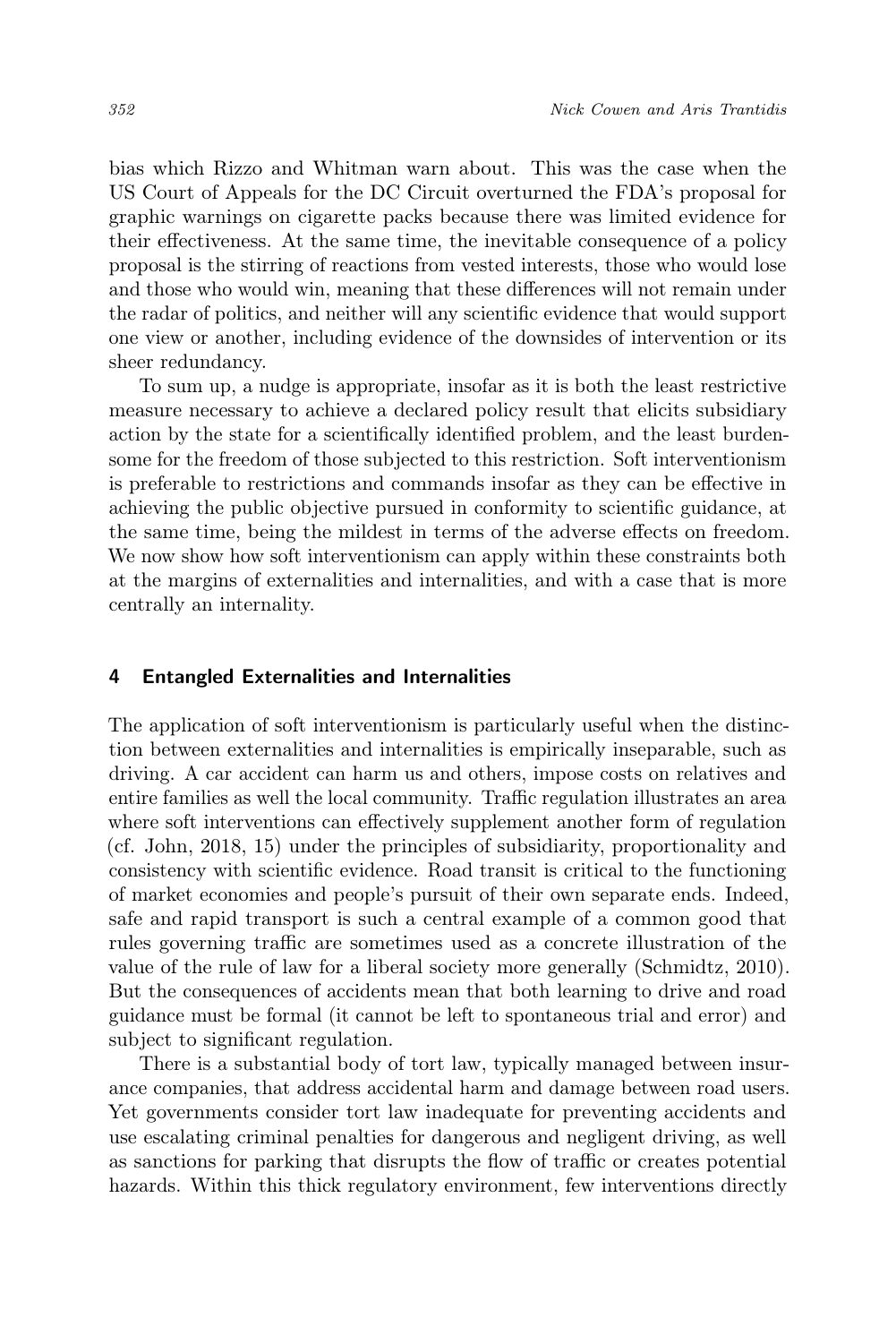mandate personal behavior because of self-harm. An exception is the introduction of mandatory seat-belt laws where safety benefits are concentrated on car occupants rather than other road users (Cohen and Einav, 2003). Other regulations focus on the automobiles themselves, with periodic new mandates for safety features, as well as requirements for regular inspections to test the roadworthiness of older vehicles.

There is, in addition, an enormous number of interventions that constitute 'nudges' in the form of road guides, warnings and reminders of speed limits and potential hazards. Traffic humps are another example of a kind of intervention that provides direct physical feedback to drivers who may well be driving within the speed limit but not as slow as to better ensure safety (Arbogast et al., 2018). Because of the external costs of collision, these are not generally considered paternalist interventions. Nevertheless, their scope is broader than what formal rules mandate. While some of these signs are designed to warn drivers against breaking a specified rule associated with a sanction, many other road signs are warning against acts that are either not subject to formal sanction or are essentially unenforceable unless a road traffic incident takes place (e.g., reminders to take breaks from driving).

Many of these interventions are aimed at achieving a reduction in incidents for which there is already provision to internalize the costs (after all, every driver is compulsorily insured), and for which many of the costs and benefits are concentrated on the driver in any case. Insofar as they are effective, they are shifting driver behavior away from their spontaneous choice taken within known rules. From a narrow individualist standpoint, this would suggest that traffic regulators are departing from the framework of legal rules governing traffic. Indeed, from Rizzo and Whitman's (2019, 243) position, it might look as if these interventions involve imputing (unjustifiably) a preference for additional personal safety to road users that is not evident in their spontaneous behavior. On our account, safety is inevitably a joint enterprise that must combine driver decisions with a context specifically designed and improved to provide constant feedback based on evidence. Moreover, safe driving must be learnt and subject to reminders particularly for moments of distraction and fatigue. In that sense, there is no reason to exclude effective behavioral nudges provided they help drivers with safety and comfort, goals which almost any driver would plausibly pursue.

These interventions are implemented by private agents on their premises as well as public authorities on the road. However, if the roads happened to be private and the firms tasked with managing them introduced these soft interventions either spontaneously or in response to an assignment of tort liability, Rizzo and Whitman would have little cause to contest them. They would have been produced by the combination of personal choice, market actors and custom that they endorse. To a considerable extent, road safety is achieved through softer interventions rather than harsher penalties.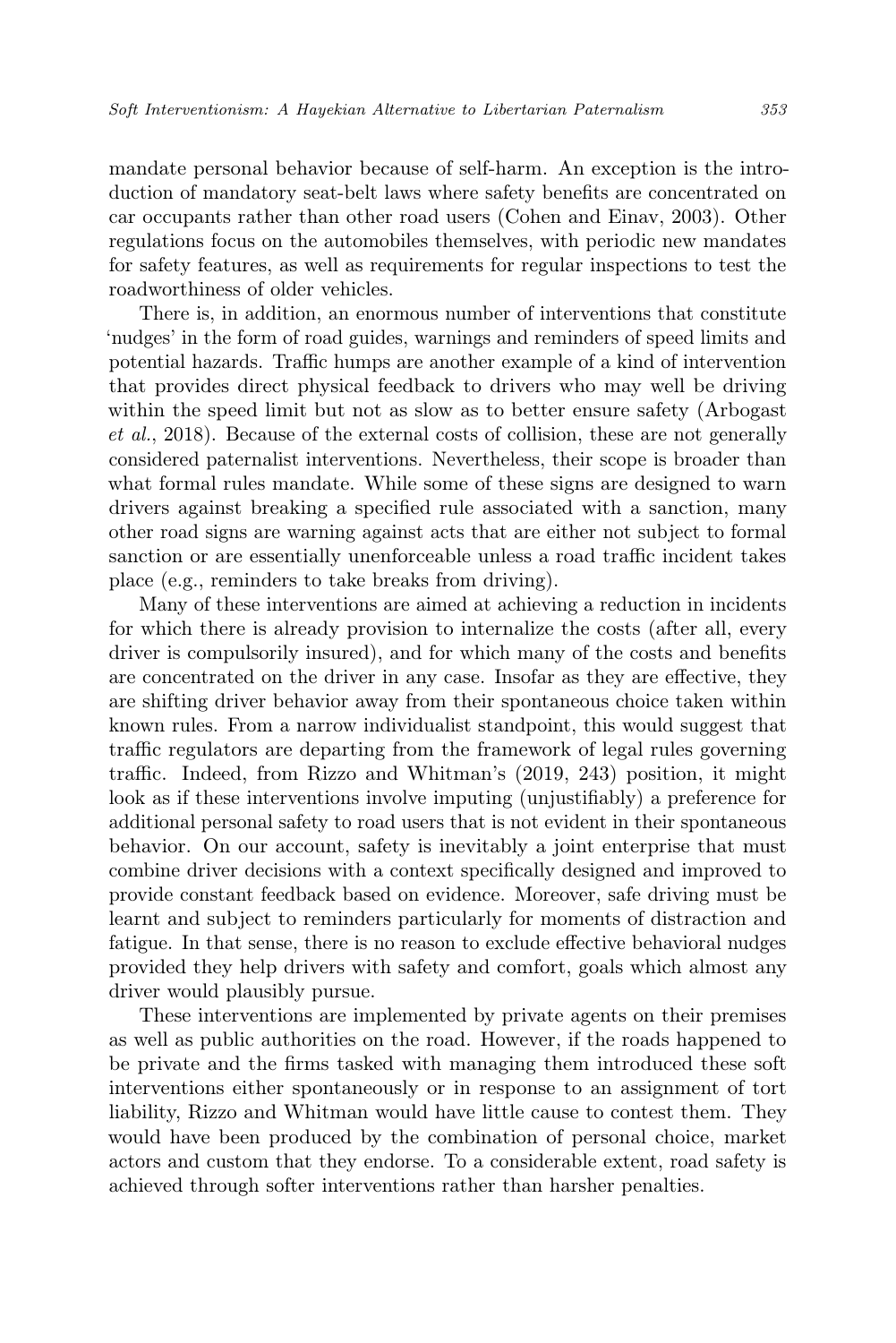#### 4.1 Extending the Logic

Although much of the new paternalist debate has focused on consumer behavior in private markets, some areas where there is the greatest scope for welfareimproving behavioral interventions is regarding citizens as public-service users (Guala and Mittone, 2015). Road traffic regulation is exceptional in that it is one area where many people come at least into peripheral contact with the criminal justice system. Because road-users are comparatively well-represented in the political system, sanctions tend to be graduated, with the use of warnings in preference to penalties.<sup>[1](#page-13-0)</sup> Because nearly all drivers eventually receive a sanction, the political incentives tend to be aligned towards proportionality. However, in principle, nudges and reminders would improve other aspects of the justice system. For example, a recent study examines the impact of using "nudge" informed interventions to encourage defendants to attend their court dates (Fishbane *et al.*, 2020). Failure to appear before a court is a legal breach that leads to escalating sanctions, besides delaying the course of justice. So, it is in the interests of relevant parties for appointments to be kept, most of all the defendants. This applies even if attendance itself is a painful experience that some defendants might put off even at great future cost if not explicitly reminded.

If this were a relationship between a private firm, with a straightforward profit motive, and a consumer of a good or service, such reminders to receive the service would perhaps be more typically implemented (at least insofar as it is in the interests of the firm for their product to be utilized). Making it a state policy in such circumstances is a reasonable and legitimate extension. Moreover, such interventions do not involve fine-tuning against an imputed preference since the nudges are made to avoid deliberately harsher and escalating sanctions that the state authority itself will have to spend resources to mete out. In this sense, appropriate nudges can be explicitly justified as a subsidiary and proportionate measure, which would actually preclude a slippery slope to more heavy-handed intervention unless justified by the same standards.

## 5 Suicide and Overdose Reduction

Our next example illustrates soft interventionism within our suggested constraints in a case more straightforwardly conceived as an internality, albeit one that takes place over a shorter timescale than is the case for many other behavioral interventions. In the United Kingdom, regulations introduced in the late 1990s reduced the pack size of acetaminophen (there labelled paracetamol)

<span id="page-13-0"></span><sup>&</sup>lt;sup>1</sup>An exception, that crops up in parts of the United States, is where local traffic jurisdictions are controlled by governments that do not represent typical road users effectively and where police can use their sanction powers regulating traffic to raise revenue (Surprenant, 2019; Brazil, 2020).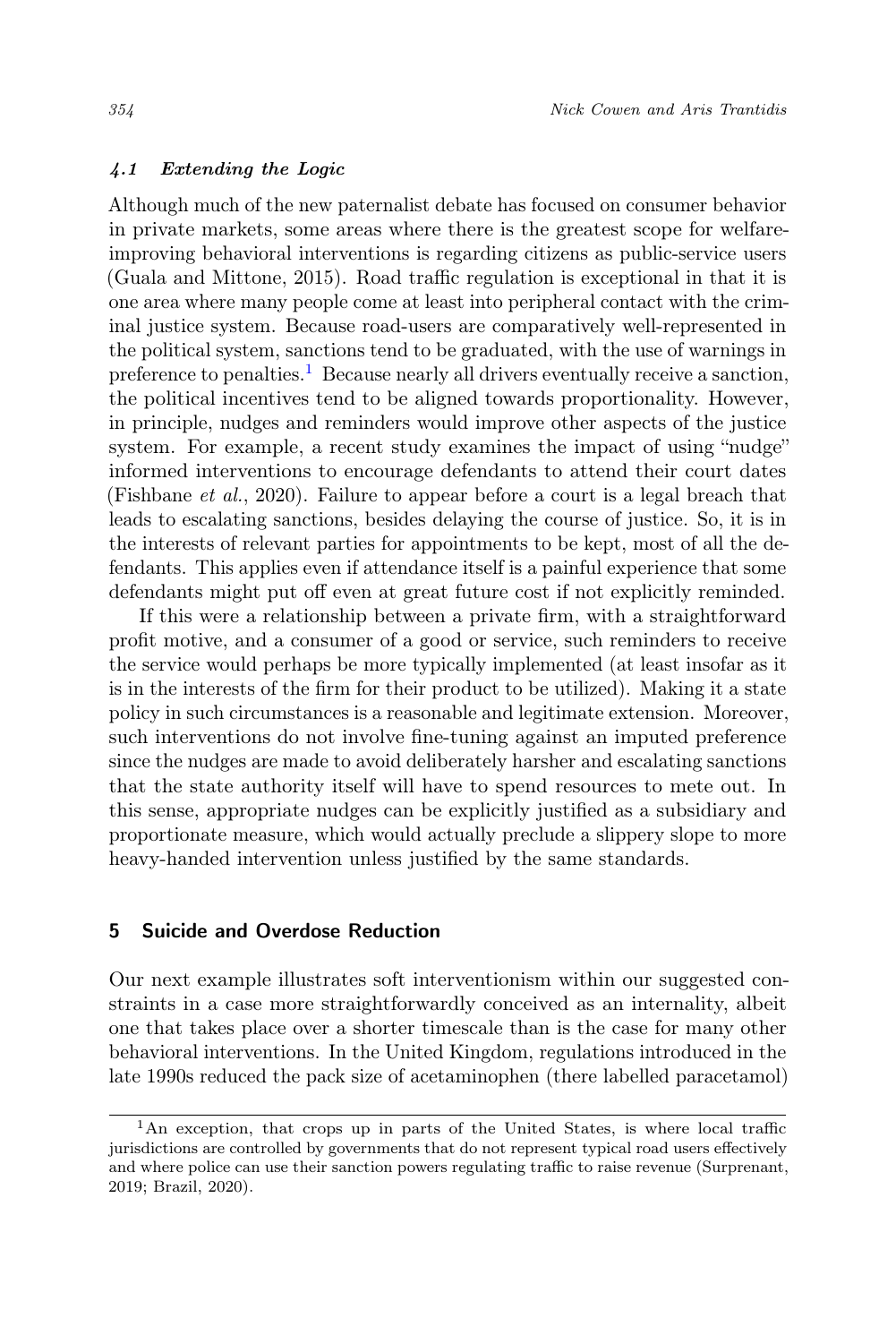and several other analgesics associated with accidental and suicidal overdose (Hawton *et al.*, 2004; Bergen *et al.*, 2010). The reforms also replaced bottles of tablets with individually sealed blister packs. While total sales rose and overall use of pain relief was apparently unaffected by the policy intervention, overdose deaths dropped significantly (Hawton et al., 2013). There is limited evidence for substitution effects. Peltzman (1975) effects, whereby imposed improvements in safety are offset through individuals adopting riskier personal behavior, are not in evidence either. So, these interventions have a plausible scientific basis.

Many suicides are impulsive (Turecki, 2005). Suicidal ideation often involves highly specific modes of carrying out self-harming action. If thwarted, the individual actor does not predictably switch to what would logically represent a close substitute method (Daigle, 2005). Failed attempts at suicide do not steadily predict repeat attempts (Yip et al., 2012). There is a rational suicide literature that explains some of these behaviors (Kimenyi and Shughart, 1986). It is possible to explain the impulsivity and specific intent of a life-ending event through a rational choice model. At the same time, the attempt to explain suicide in this way can appear more like a reductio ad absurdum of the rational choice paradigm rather than a vindication of it because the logic seems to imply that any action, no matter how rash and anomalous with other aspects of personal utility, can be described as rational (cf. Murphy, 2019). It seems more plausible to acknowledge that in some common cases the process of rational thought breaks down such that momentary choices can lead to tragic outcomes for the person making them. Relatively minor alterations to the social environment, such as changing the way that certain medicines are packaged for sale, can significantly reduce these tragic outcomes. Although suicide and deliberate self-harm have always been part of the human experience, the availability of some painkillers represents an additional danger because they can be surprisingly effective at causing death without warning. They are not associated with sensuous negative feedback that would be the case for violent methods of self-harm or of poisons found in the natural world.

A possible response to this is that private actors should be capable of introducing this kind of product safety improvement themselves if it is indeed welfare enhancing. After all, pharmacists have neither an individual nor collective interest in facilitating overdoses. So why were these policies not adopted spontaneously? It could be that the government's subsidiary role is about simply supplying evidence and aiding coordination between competitors in this sort of case. Alternatively, however, it might be that a marginal collective action problem exists: individual firms would benefit from being a sole provider of the traditional pill bottles as they are preferred by some customers, so they need a government mandate to ensure no one is competing along that margin. In any case, it seems that a government impetus was efficacious in this case and could be justified under the test of subsidiarity.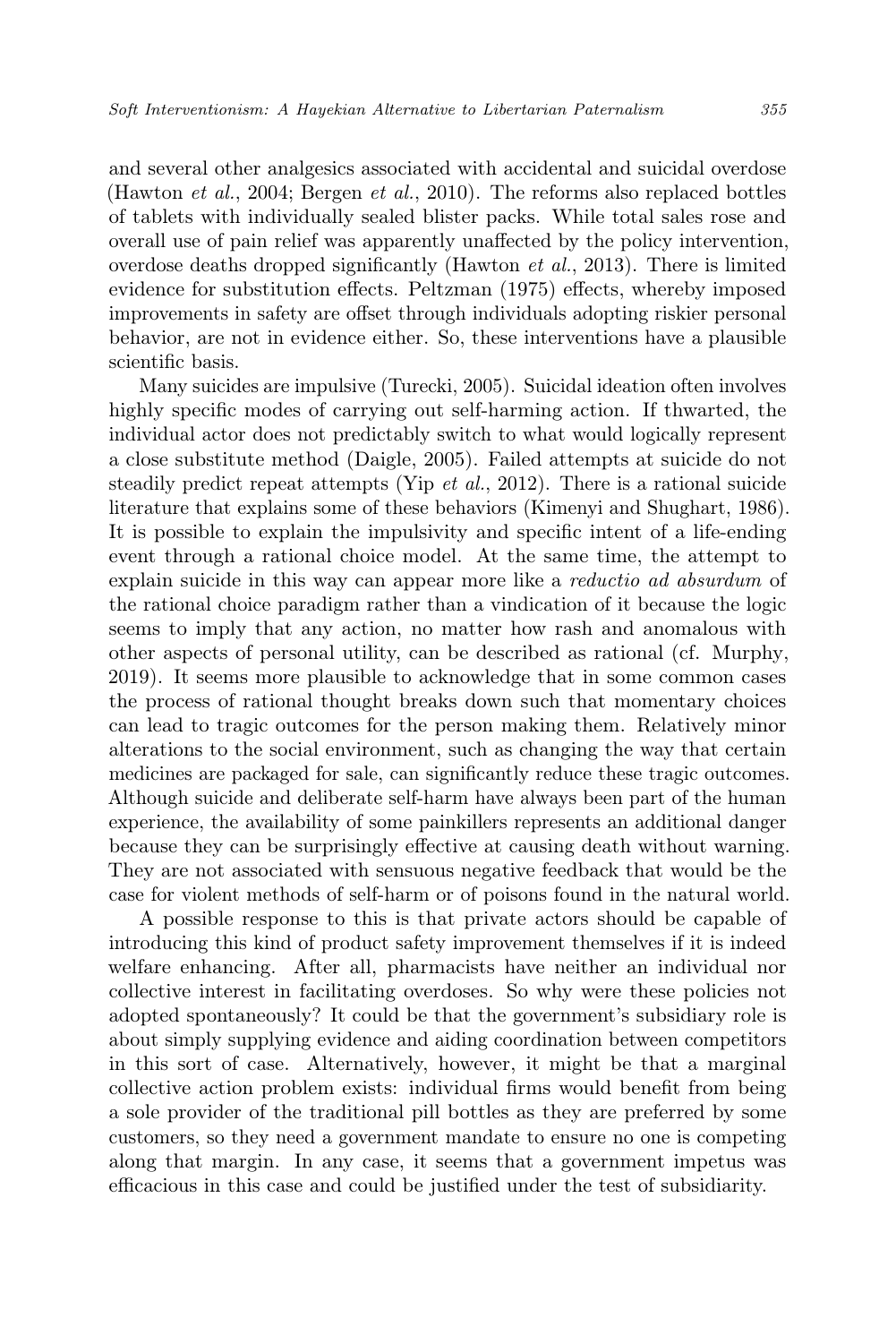What makes this a relatively easy case against our benchmarks? First, it is (or at least can be) applied locally and generally with the support of private associations and firms. The imperative to reduce self-harm associated with analgesics is broadly shared across the entire community that is affected by the regulation, so it passes a test of subsidiarity. Unlike, for example, tobacco smoking, there is less of a social or cultural dimension to acetaminophen use. Indeed, acetaminophen does not have an alternative recreational use at all. So, it is not generally considered an indulgence to be affirmed, denied, or stigmatized. There is not a salient ethnic or class gradient to that kind of pain relief. Second, the negative outcome that it attempts to avoid is severe (suicide is a major cause of mortality) while the behavioral intervention is limited, hence proportional. Indeed, changes to the packaging of over-the-counter medicine is a minor intervention compared to the common alternative of making them prescription only. Finally, the intervention is based on scientific evidence which is frequently re-assessed in the academic literature.

Rizzo and Whitman do not address behavioral interventions to reduce suicide or overdose specifically. They do, however, support the rolling back of criminal prohibitions on recreational drugs and are content to endorse the substitution of hard prohibitions for nudges if that helps to reduce prohibitions, although they doubt soft interventions will work consistently even in this area (Rizzo and Whitman, 2019, p. 428). We agree that hard prohibitions of recreational drugs are poor policy. They are arguably outstanding cases of policies that fail all three of our proposed tests as drug prohibition is encouraged by international treaties rather than decided locally, involve massively disproportional sanctions compared to the harms they purport to address, and are premised on poor quality scientific evidence (Mejía and Csete, 2016). However, the case of acetaminophen package regulation in the United Kingdom shows that there are reasons to be more positive about some behavioral interventions than Rizzo and Whitman give credit. Moreover, the scope for such interventions goes beyond addictive and recreational drugs that have some risks and harms associated with them, but also to drugs that are meant to be taken purely for pain relief but are associated with accidental death and suicide.

## 6 Conclusion

From a classical liberal perspective, state interventions must be anchored to respect for individual choices while acknowledging tensions regarding their consequences. In our account, welfare-enhancing information is essential for facilitating cooperation and coordination in a complex social order where market-emergent heuristics may, in some cases, be seen as insufficient. The free play of market forces is a major force for disseminating knowledge throughout society but can occasionally leave people unduly exposed to risks of harm they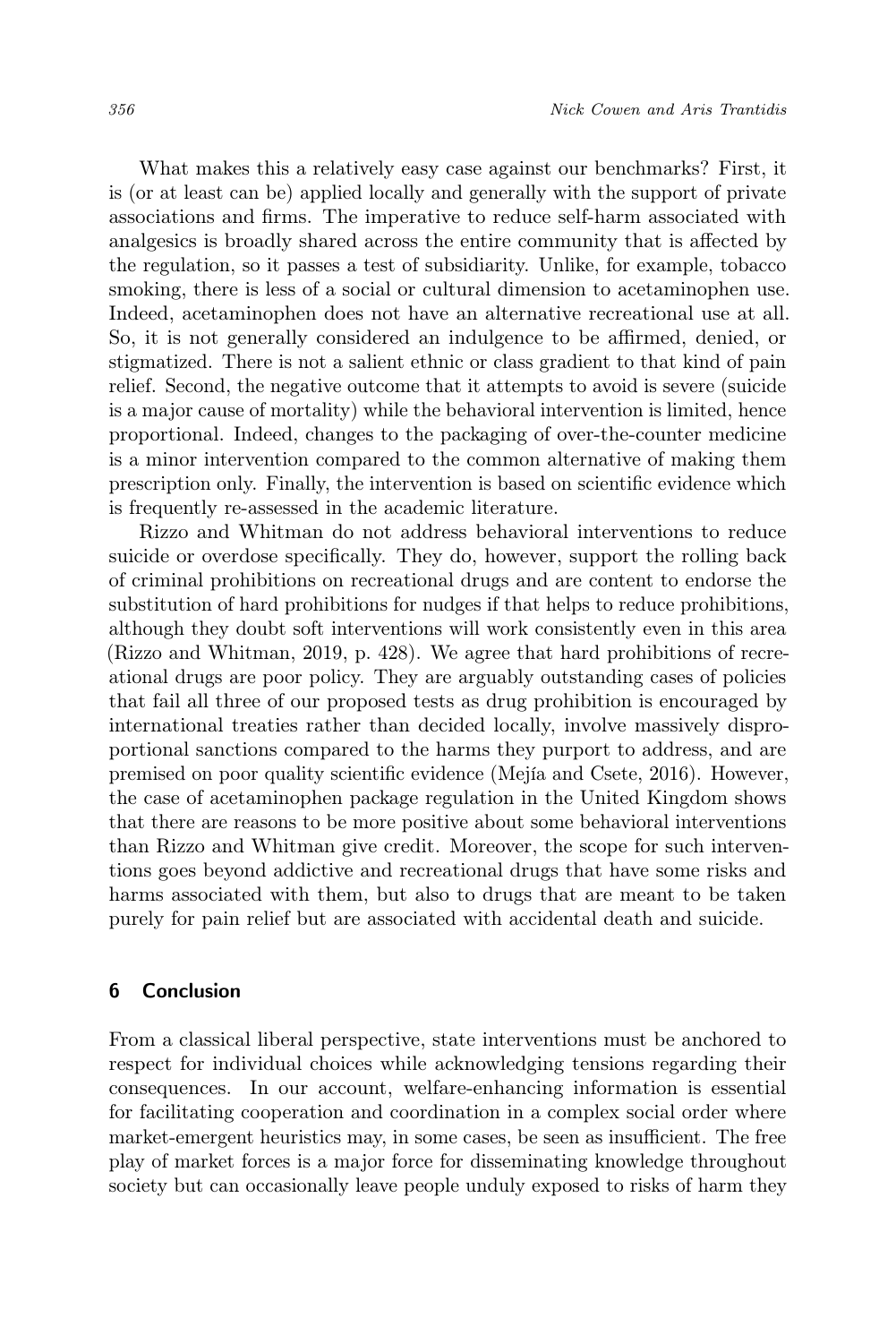may inflict on themselves and others, which can be addressed or mitigated by some form of public action. This is where there is a role for careful state intervention. In this context, soft interventions represent a proportionate substitute to direct regulation or paternalism regarding internalities and externalities. Rather than a slippery slope to unjustified intervention, soft interventionism is bound by the checks of proportionality and subsidiarity to improve our informational capacity without restricting our choices to choose our risks. Soft interventionism requires policymakers to opt for the least intrusive form of intervention, first and foremost nudges as a softer way to achieve legitimate public policy ends. This form of interventionism is compatible with classical liberal commitments.

## References

- Acemoglu, D. and J. A. Robinson. 2019. The Narrow Corridor: States, Societies, and the Fate of Liberty. New York: Penguin Press.
- Aligică, P. D., P. J. Boettke, and V. Tarko. 2019. Public Governance and the Classical-Liberal Perspective: Political Economy Foundations. New York City: Oxford University Press.
- Allcott, H. and C. R. Sunstein. 2015. "Regulating internalities". Journal of Policy Analysis and Management. 34(3): 698–705.
- Arbogast, H., M. Patao, N. Demeter, S. Bachman, E. Devietti, J. S. Upperman, and R. V. Burke. 2018. "The effectiveness of installing a speed hump in reducing motor vehicle accidents involving pedestrians under the age of 21". Journal of Transport & Health. 8(March): 30–34.
- Barnett, R. E. 2004. Restoring the Lost Constitution: The Presumption of Liberty. Princeton: Princeton University Press.
- Bellisari, A. 2008. "Evolutionary origins of obesity". Obesity Reviews. 9(2): 165–180.
- Bergen, H., K. Hawton, K. Waters, J. Cooper, and N. Kapur. 2010. "Epidemiology and trends in non-fatal self-harm in three centres in England: 2000–2007". The British Journal of Psychiatry. 197(6): 493–498.
- Boettke, P. J. 2002. "Information and knowledge: Austrian economics in search of its uniqueness". The Review of Austrian Economics. 15(4): 263–274.
- Boettke, P. J. 2018. F. A. Hayek: Economics, Political Economy and Social Philosophy. Great Thinkers in Economics. London: Palgrave Macmillan.
- Brazil, N. 2020. "The unequal spatial distribution of city government fines: The case of parking tickets in Los Angeles". Urban Affairs Review. 56(3): 823–856.
- Buchanan, J. M. 2000. The Limits of Liberty: Between Anarchy and Leviathan. The Collected Works of James M. Buchanan, v. 7. Indianapolis: Liberty Fund.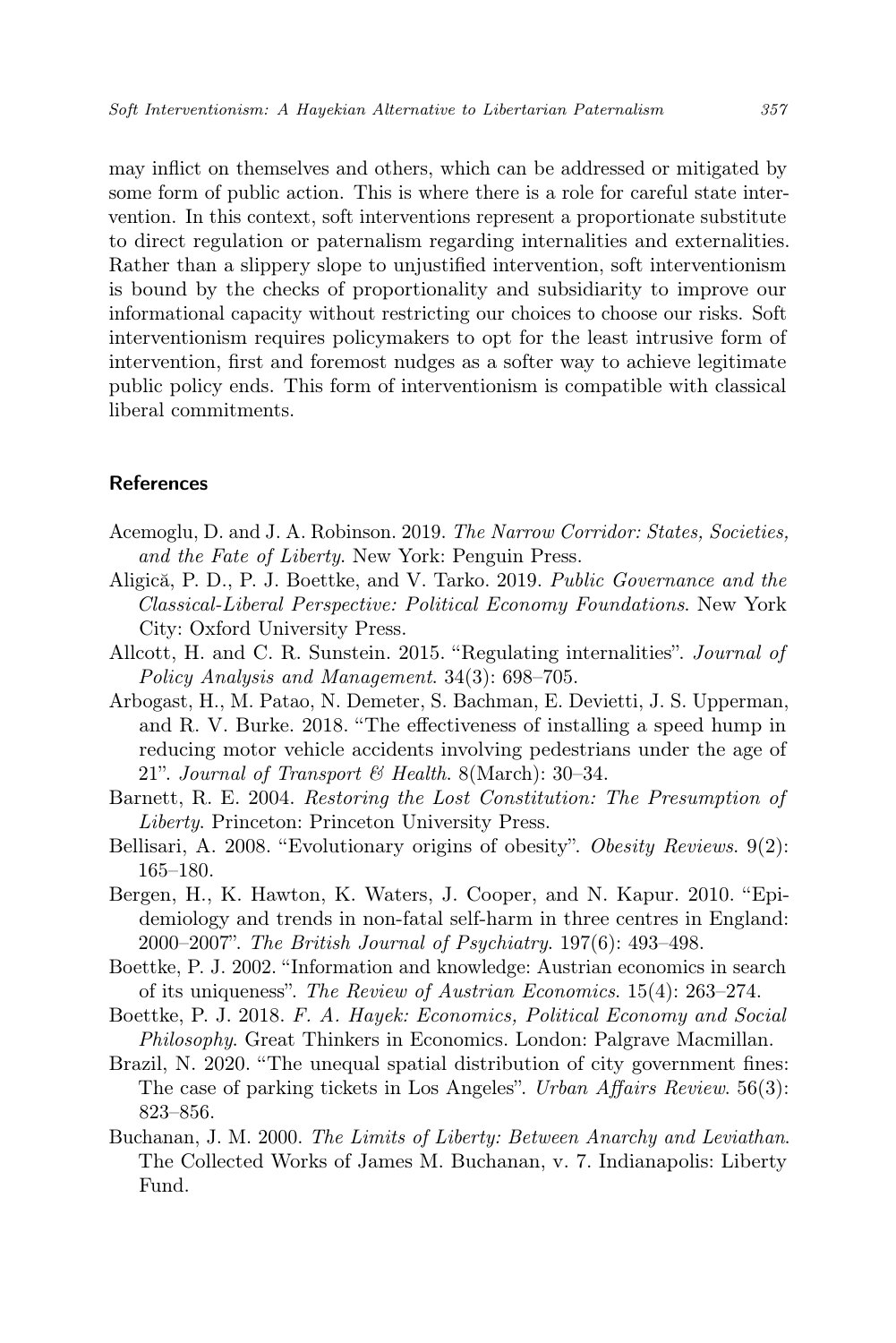- Buchanan, J. M. 2001. "Criteria for a free society". In: Federalism, Liberty, and the Law. Ed. by The Collected Works of James M. Buchanan. Vol. 18. Indianapolis, IN: Liberty Fund. 173–184.
- Buchanan, J. M. and R. D. Congleton. 2003. Politics by Principle, Not Interest: Toward Nondiscriminatory Democracy. Indianapolis: Liberty Fund.
- Buturovic, Z. and S. Tasic. 2015. "Kahneman's failed revolution against economic orthodoxy". Critical Review. 27(2): 127–145.
- Caldwell, B. 2004. "Some reflections on F.A. Hayek's the sensory order". Journal of Bioeconomics. 6(3): 239–254.
- Cherukupalli, R. 2010. "A behavioral economics perspective on tobacco taxation". American Journal of Public Health. 100(4): 609–615.
- Cohen, A. and L. Einav. 2003. "The effects of mandatory seat belt laws on driving behavior and traffic fatalities". Review of Economics and Statistics. 85(4): 828–843.
- Cohen, S. 2011. Folk Devils and Moral Panics: The Creation of the Mods and Rockers. Routledge Classics. Abingdon, Oxon; New York: Routledge.
- Cowen, N. 2020. "Hayek: Postatomic liberal". In: Critics of Enlightenment Rationalism. Ed. by G. Callahan and K. B. McIntyre. Cham: Springer International Publishing. 179–192.
- Cowen, N. 2021. Neoliberal Social Justice. Cheltenham, UK: Edward Elgar Publishing.
- Daigle, M. S. 2005. "Suicide prevention through means restriction: Assessing the risk of substitution". Accident Analysis  $\mathcal B$  Prevention. 37(4): 625–632.
- Delmotte, C. and M. Dold. 2021. "Dynamic preferences and the behavioral case against sin taxes". Constitutional Political Economy.
- Dold, M. F. and P. A. Lewis. 2021. "F.A. Hayek on the political economy of endogenous preferences: An historical overview and contemporary assessment". Working paper. URL: [https://ssrn.com/abstract=3860922.](https://ssrn.com/abstract=3860922)
- Fishbane, A., A. Ouss, and A. K. Shah. 2020. "Behavioral nudges reduce failure to appear for court". Science. 370(6517): eabb6591.
- Fuster, J. M. 2011. "Hayek in today's cognitive neuroscience". In: Advances in Austrian Economics. Ed. by L. Marsh. Emerald Group Publishing Limited. 15: 3–11.
- Gigerenzer, G. 2008. "Why heuristics work". Perspectives on Psychological Science. 3(1): 20–29.
- Guala, F. and L. Mittone. 2015. "A political justification of nudging". Review of Philosophy and Psychology. 6(3): 385–395.
- Halpern, D. 2016. Inside the Nudge Unit: How Small Changes Can Make a Big Difference.
- Hawton, K., H. Bergen, S. Simkin, S. Dodd, P. Pocock, W. Bernal, D. Gunnell, and N. Kapur. 2013. "Long term effect of reduced pack sizes of paracetamol on poisoning deaths and liver transplant activity in England and Wales: Interrupted time series analyses". BMJ. 346(feb07 1): f403.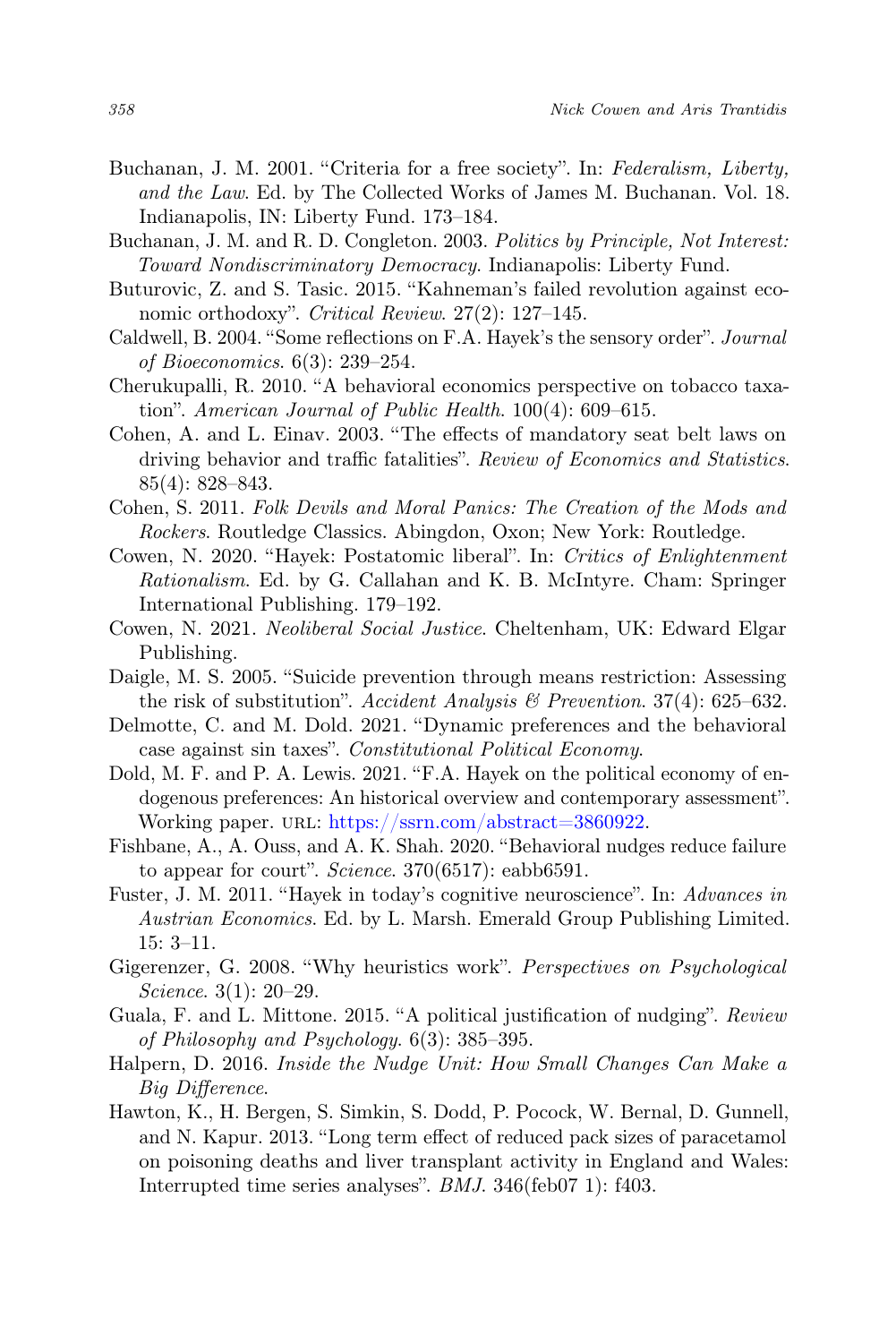- Hawton, K., S. Simkin, J. Deeks, J. Cooper, A. Johnston, K. Waters, and M. e. a. Arundel. 2004. "UK legislation on analgesic packs: Before and after study of long term effect on poisonings". BMJ. 329(7474): 1076.
- Hayek, F. A. 1937. "Economics and knowledge". Economica. 4(13): 33–54.
- Hayek, F. A. 1945. "The use of knowledge in society". American Economic Review. 35(4): 519–530.
- Hayek, F. A. 1952. The Sensory Order: An Inquiry into the Foundations of Theoretical Psychology. Chicago, IL: University of Chicago Press.
- Hayek, F. A. 1960. The Constitution of Liberty. Chicago, IL: University of Chicago Press.
- Hayek, F. A. 1973. Law, Legislation, and Liberty: Rules and Order. Reprinted 1993. Vol. 1. London: Routledge.
- Hayek, F. A. 1981. "Kinds of order in society". New Individualist Review. URL: [http://files.libertyfund.org/files/2493/Hayek\\_KindsOrder1964.pdf.](http://files.libertyfund.org/files/2493/Hayek_KindsOrder1964.pdf)
- Hayek, F. A. 1982a. Law, Legislation, and Liberty: A New Statement of the Liberal Principles of Justice and Political Economy. Reprinted 1993. Vol. 3. London: Routledge.
- Hayek, F. A. 1982b. Law, Legislation, and Liberty: A New Statement of the Liberal Principles of Justice and Political Economy. Reprinted 1993. Vol. 2. London: Routledge.
- Hayek, F. A. 2007. The Road to Serfdom: Text and Documents. Definitive. The Collected Works of F.A. Hayek, v. 2. Chicago: University of Chicago Press.
- Hayek, F. A. 2014. "Competition as a discovery procedure". In: The Market and Other Orders. Ed. by B. Caldwell. University of Chicago Press. 304–313.
- John, P. 2018. How Far to Nudge? Assessing Behavioural Public Policy. Cheltenham, UK; Northamption, MA: Edward Elgar.
- Kahneman, D. 2011. Thinking, Fast and Slow. London: Penguin Books.
- Kahneman, D. and A. Tversky. 1979. "Prospect theory: An analysis of decision under risk". Econometrica. 47(2): 263–291.
- Kahneman, D. and A. Tversky. 1984. "Choices, values, and frames". American Psychologist. 39(4): 341–350.
- Kimenyi, M. S. and W. F. Shughart. 1986. "Economics of suicide: Rational or irrational choice". Atlantic Economic Journal. 14(1): 120–121.
- Lawler, S. 2005. "Disgusted subjects: The making of middle-class identities". The Sociological Review. 53(3): 429–446.
- Murphy, R. H. 2019. "The rationality of literal tide pod consumption". Journal of Bioeconomics. 21(2): 111–122.
- Nutt, D. 2009. "Equasy An overlooked addiction with implications for the current debate on drug harms". Journal of Psychopharmacology. 23(1): 3–5.
- Peltzman, S. 1975. "The effects of automobile safety regulation". Journal of Political Economy. 83(4): 677–725.
- Pennington, M. 2008. "Classical liberalism and ecological rationality: The case for polycentric environmental law". Environmental Politics. 17(3): 431–448.